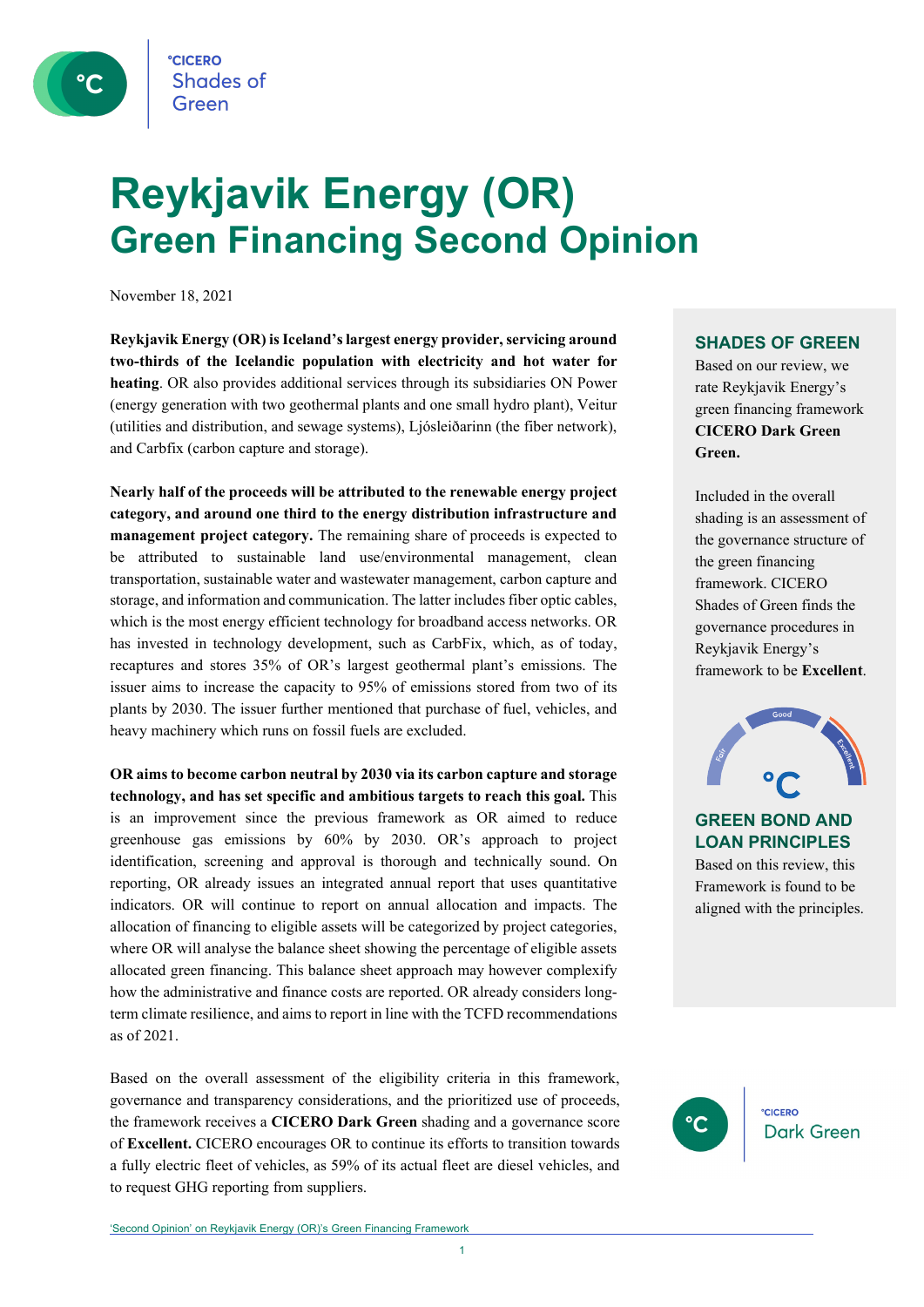

### **Contents**

| 1              |                                                                                                        |    |  |
|----------------|--------------------------------------------------------------------------------------------------------|----|--|
|                |                                                                                                        |    |  |
| $\overline{2}$ | Brief description of Reykjavik Energy (OR)'s green financing framework and related policies _________4 |    |  |
|                |                                                                                                        |    |  |
|                |                                                                                                        |    |  |
|                |                                                                                                        |    |  |
|                |                                                                                                        |    |  |
|                |                                                                                                        |    |  |
| 3              | Assessment of Reykjavik Energy (OR)'s green financing framework and policies _______________________8  |    |  |
|                |                                                                                                        |    |  |
|                |                                                                                                        |    |  |
|                |                                                                                                        |    |  |
|                |                                                                                                        |    |  |
|                |                                                                                                        |    |  |
|                |                                                                                                        |    |  |
|                |                                                                                                        |    |  |
|                |                                                                                                        | 17 |  |
|                | Appendix 2: About CICERO Shades of Green                                                               | 19 |  |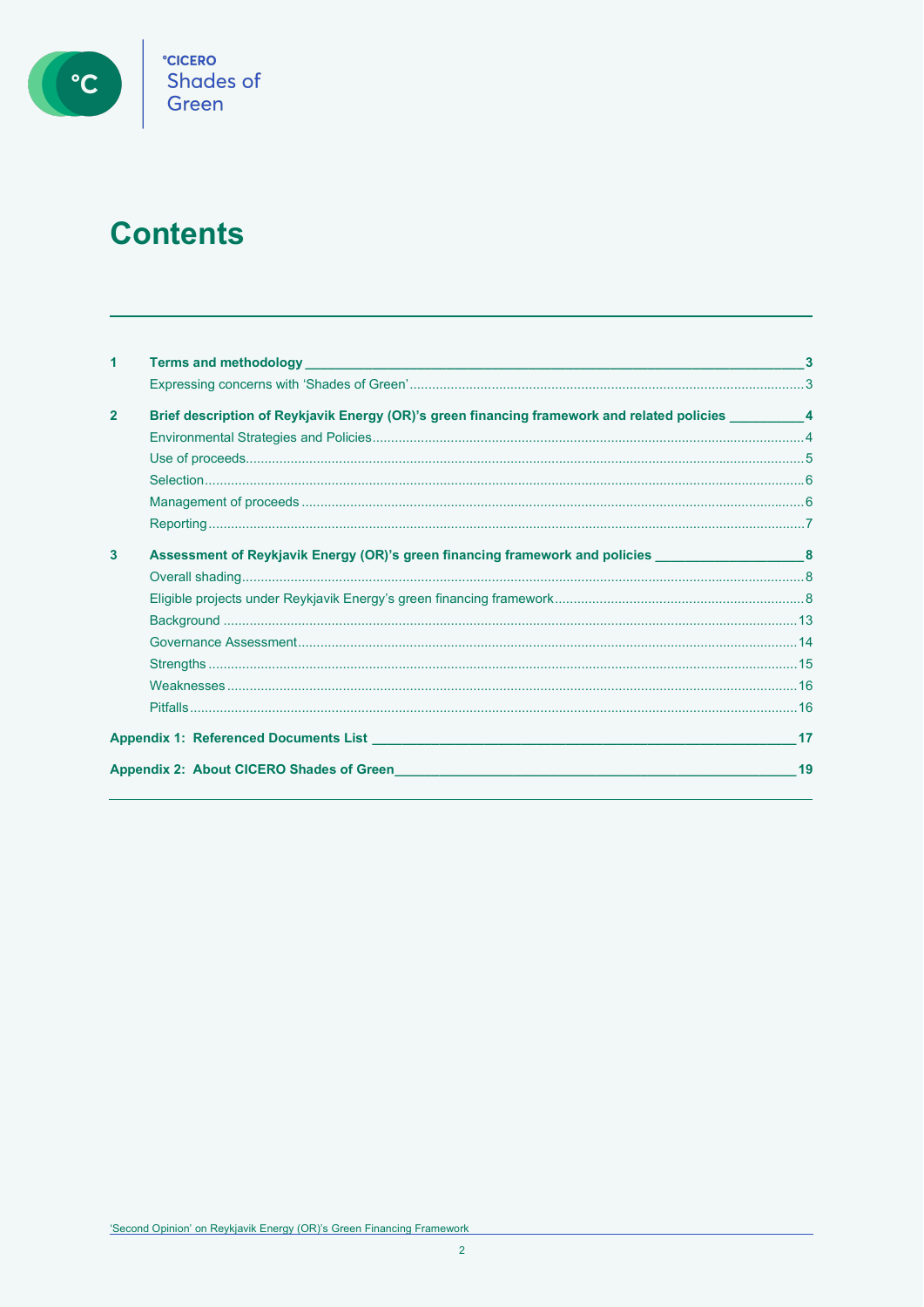**CICERC Shades of** 

### <span id="page-2-0"></span>**1 Terms and methodology**

This note provides CICERO Shades of Green's (CICERO Green) second opinion of the client's framework dated September 2021**.** This second opinion remains relevant to all green bonds and/or loans issued under this framework for the duration of three years from publication of this second opinion, as long as the framework remains unchanged. Any amendments or updates to the framework require a revised second opinion. CICERO Green encourages the client to make this second opinion publicly available. If any part of the second opinion is quoted, the full report must be made available.

The second opinion is based on a review of the framework and documentation of the client's policies and processes, as well as information gathered during meetings, teleconferences and email correspondence.

### <span id="page-2-1"></span>**Expressing concerns with 'Shades of Green'**

CICERO Green second opinions are graded dark green, medium green or light green, reflecting a broad, qualitative review of the climate and environmental risks and ambitions. The shading methodology aims to provide transparency to investors that seek to understand and act upon potential exposure to climate risks and impacts. Investments in all shades of green projects are necessary in order to successfully implement the ambition of the Paris agreement. The shades are intended to communicate the following:



Sound governance and transparency processes facilitate delivery of the client's climate and environmental ambitions laid out in the framework. Hence, key governance aspects that can influence the implementation of the green bond are carefully considered and reflected in the overall shading. CICERO Green considers four factors in its review of the client's governance processes: 1) the policies and goals of relevance to the green bond framework; 2) the selection process used to identify and approve eligible projects under the framework, 3) the management of proceeds and 4) the reporting on the projects to investors. Based on these factors, we assign an overall governance grade: Fair, Good or Excellent. Please note this is not a substitute for a full evaluation of the governance of the issuing institution, and does not cover, e.g., corruption.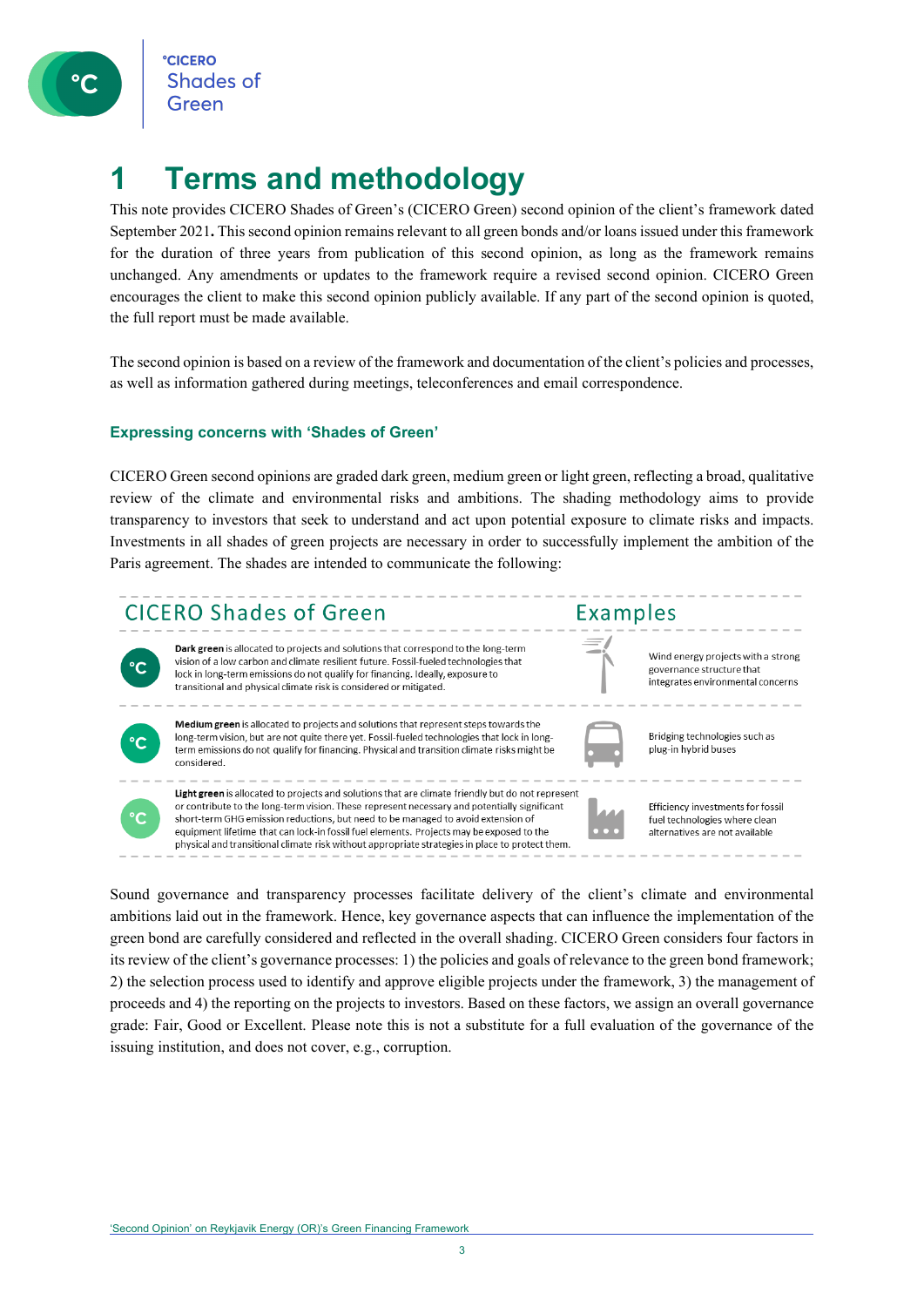

## <span id="page-3-0"></span>**2 Brief description of Reykjavik Energy (OR)'s green financing framework and related policies**

Reykjavik Energy (OR) is Iceland's largest energy provider, servicing around two-thirds of the Icelandic population with electricity and hot water for heating. OR also provides potable water, operates sewerages, and has an optical fibre network. OR is responsible for the management of geothermal and water resources the company utilizes, and is the parent-company of the following subsidiaries: ON Power (energy generation with two geothermal plants and one small hydro plant), Veitur (utilities and distribution, and sewage systems), Ljósleiðarinn (the fiber network), and Carbfix (carbon capture and storage). OR is a partnership of – and is owned by - three municipalities. The partners are the City of Reykjavík ( $\sim$ 93.5%), the Township of Akranes ( $\sim$ 5.5%), and the Municipality of Borgarbyggð (~1%).

OR has now updated its 2019 Green Bond Framework with a new green financing framework, intended to allow issuance of more types of debt financing, not only limited to bonds but also commercial papers, and loans (together referred to as green instruments), to finance eligible assets.

#### <span id="page-3-1"></span>**Environmental Strategies and Policies**

One of OR's environmental priorities is to become carbon neutral by 2030. This is an improvement since the previous framework as OR aimed to reduce greenhouse gas emissions by 60% between 2015 and 2030. OR aims to reach this carbon neutrality target through the implementation of a carbon reduction strategy and goal set across emission categories across the subsidiaries for scope 1, 2, and 3. Other decarbonization activities being undertaken by OR include transitioning the company's vehicle fleet to zero-emission vehicles, incorporating emissions into business flight decision making, the establishment of a sewage cleaning station to separate sewage waste for improved management, as well as the use and expansion of CarbFix to sequester emissions from OR's geothermal power plants. Any remaining emissions (mostly from car fleet and flights) will be offset in 2030 using certified offsetting schemes according to the issuer. The Icelandic wetland reclamation fund scheme<sup>[1](#page-3-2)</sup> is expected to be the selected carbon credit scheme, according to the issuer.

In 2020, scope 1 emissions(i.e., mostly emissions from power plants and fuel use) amounted approximately 49,250 tonnes of CO2e. The issuer informed that between 2019 and 2020, emissions increased by 3.8%. OR does not have scope 2 emissions (i.e., usage of electricity and hot water in the Group's core operations) since the group produces electricity for the national grid and emissions from that production are already accounted for in scope 1. Approximately 99% of the energy used in OR's operations comes from renewable sources. The issuer informed that the remaining 1% comes from fossil fuels used to power generators and machinery for Veitur's trench work as well as the remaining fossil fuel vehicles in the company's car fleet. OR's Scope 3 emissions (i.e., flights, waste, commuting, and use of contractors for construction and maintenance for the sewage and cold- and hot water infrastructure) amounted to approximately 1,300 tonnes of  $CO<sub>2</sub>$ . The issuer informed that the calculated emissions for scope 1,2 and 3 represent OR as a whole, where the breakdown for emissions from each subsidiary is as follows: ON Power (96.9%), Veitur (2.3%,), OR (0.2%,), Ljósleiðarinn (the fiber nextwork) (0.5%,), and CarbFix (0%).

The issuer informed us that CarbFix was capturing 5,200 tons of  $CO<sub>2</sub>$  in 2015, and up to 12,000 tons of  $CO<sub>2</sub>$  in 2021, representing about 35% of emissions from its largest geothermal plants Hellisheiði, the only plant where

<span id="page-3-2"></span><sup>1</sup> Votlendissjóður - [Færum land til fyrra horfs.](https://www.votlendi.is/newpage82d36e67)

<sup>&#</sup>x27;Second Opinion' on Reykjavik Energy (OR)'s Green Financing Framework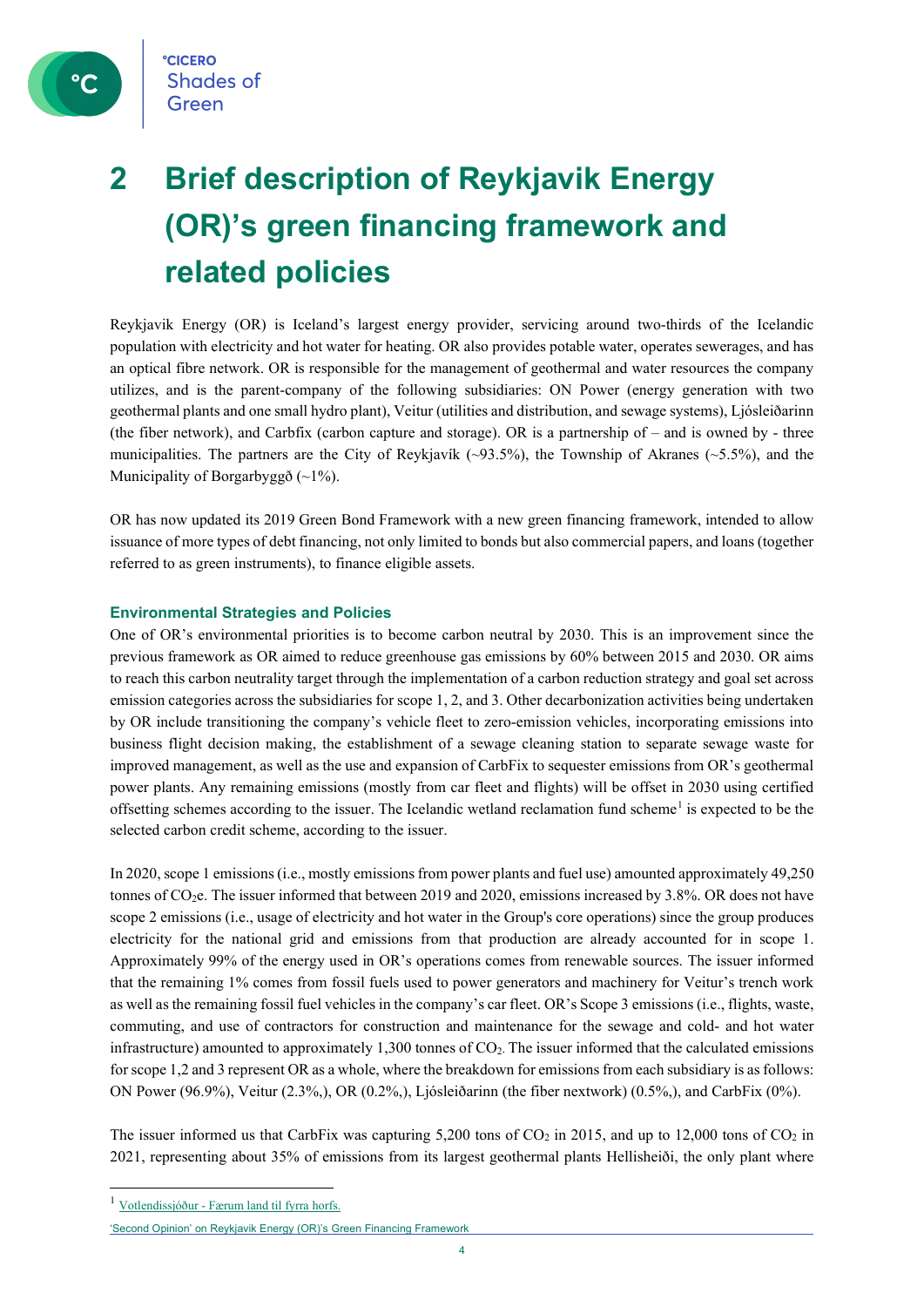CarbFix is operating at the moment. By 2025, OR plans to expand the carbon capture and storage plant at Hellisheiði with the aim to capture 95% of the CO<sub>2</sub> coming from the power plant. By 2030, OR plans to implement CarbFix at the other geothermal plant, Nesjavellir, with the aim to capture  $95\%$  of the CO<sub>2</sub> coming from the plant.

OR aims to consider systematically life cycle emissions, by including scope 3 and downstream emissions such as waste and emissions from maintenance and construction activities. The company is not yet doing GHG reporting on suppliers, but informed that it is working towards requiring suppliers to provide life cycle impacts of their productsin line with the Environmental Product Declaration (EPD). No specific timeframe is yet given, but Eidsiva mentioned that it has started to set EPD requirements in its tenders as of 2021. Additionally, OR has incorporated environmental criteria in their standardized tender documents for contractors. The company has further published multiple LCAs on its largest geothermal power plant<sup>[2](#page-4-1)</sup>, and Climeworks recently published a life cycle analysis for their Orca project that included energy use from Hellisheiði and reinjection with Carbfix<sup>[3](#page-4-2)</sup>.

OR considers long-term climate resilience by working with the City of Reykjavik to respond to uncertainty in future water temperatures, sea level rise, and wastewater management. For example, the sewerage utilities monitor sea levels and extreme precipitation forecasts, as well as earthquakes risks and shifting temperatures on geothermal utility operations. The issuer further mentioned that since the previous SPO, OR has developed a climate crisis action and adaption plan for its operations, particularly for Veitur's sewage and water works operations. However, the issuer is not reporting in line with the TCFD recommendations yet, but aims to report in accordance with the TCFD recommendations, through an iterative development process, as of 2021.

OR's operations are certified in accordance with the ISO 14001 environmental management system. The company also issues a Group's annual report in accordance with the Global Reporting Initiative's G.4. standard, and in accordance with Nasdaq ESG reporting guidelines, and additionally reports on issues related to UN Sustainable Development Goals (SDGs).

#### <span id="page-4-0"></span>**Use of proceeds**

An amount equal to the net proceeds of the green instruments will be used to finance or refinance, investments, and expenditures, in whole or in part, for eligible assets. Proceeds will be used within the following seven project categories: Sustainable land use/environmental management (approx. 4%), clean transportation (approx. less than 1 %), renewable energy (approx. 44%), energy distribution infrastructure and management (approx. 30%), sustainable water and wastewater management (approx. 14%), carbon capture and storage (approx. 1%), and information and communication (7%). Each subsidiary can utilize all assets categories as part of OR. Investments can include the following: Property, plant and equipment; projects under construction; development costs; intangible assets (e.g., heating rights, software development and other minor R&D); financial assets (e.g., Hedge contracts: presumptions when calculating fair value from profit or loss) (partly); and/or current assets (partly). Net proceeds can finance both existing and new eligible expenditures. The issuer further informed that OR aims to refinance projects back to 2017, but that is has not defined specific maximum look-back period for refinancing.

Net proceeds will not be placed in assets, projects, or in entities related to the following activities focused on fossil energy generation or use, nuclear energy generation, research and/or development within weapons and defence, environmentally negative resource extraction (such as rare-earth elements or fossil fuels), gambling, or tobacco. The issuer further mentioned that specific examples, such as purchase of fuel, vehicles, and heavy machinery which runs on fossil fuels, are excluded.

'Second Opinion' on Reykjavik Energy (OR)'s Green Financing Framework

<span id="page-4-1"></span><sup>&</sup>lt;sup>2</sup> Karlsdottir, M. R., Heinonen, J., Palsson, H., & Palsson, O. P. (2020). Life cycle assessment of a geothermal combined heat and power plant based on high temperature utilization. Geothermics, 84, 101727.

<span id="page-4-2"></span><sup>3</sup> [Life-cycle assessment of an industrial direct air capture process based on temperature–vacuum swing adsorption | Nature Energy](https://www.nature.com/articles/s41560-020-00771-9.epdf?sharing_token=MauoHxobZ3BVIaQnHIQutdRgN0jAjWel9jnR3ZoTv0OEKeY9z0ZKZCHOJUdL6cEV9A-FuZA7TH7X4nBvetkQs0m2vrwRdM0JbjgOpOQwZ0nUnTZODiRY4BydPP_JmQbc2WmyNg5f1Obm7O3rbr_AjBPHYv5pB_BB5IAdDy_fcKU%3D)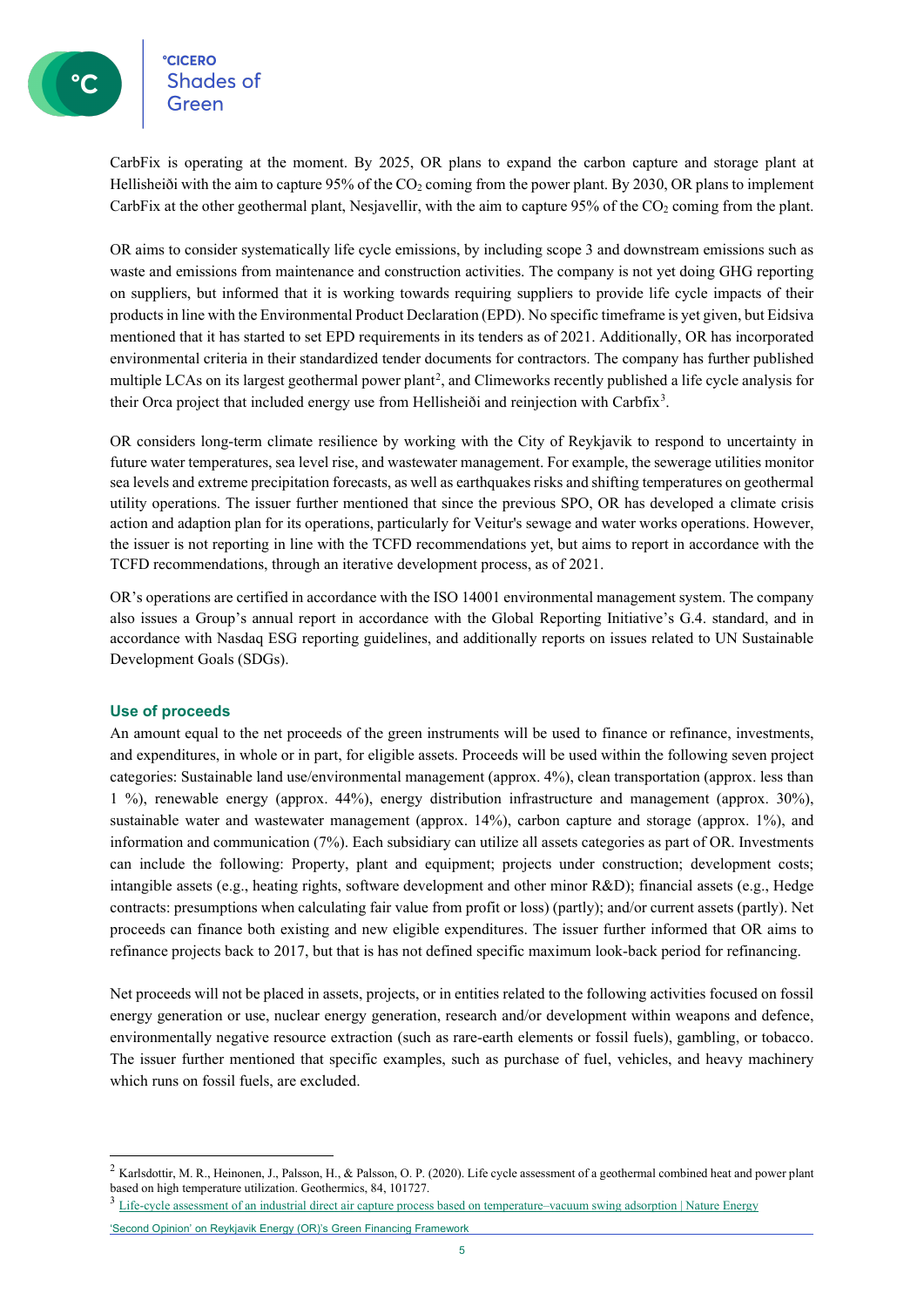#### <span id="page-5-0"></span>**Selection**

The selection process is a key governance factor to consider in CICERO Green's assessment. CICERO Green typically looks at how climate and environmental considerations are considered when evaluating whether projects can qualify for green finance funding. The broader the project categories, the more importance CICERO Green places on the governance process.

Evaluation and selection of eligible green assets will be overseen by the environmental and finance departments. All eligible green assets are subject to an environmental impact assessment process (EIAs), in accordance with local regulations. OR has developed a due diligence Geothermal Sustainability Assessment Protocol, which provides a review of 16 factors for each new project, such as governance, environmental and social issues management, geothermal resource management, biodiversity and invasive species, induced seismicity and subsidence, and air and water quality. The assessment flags and reports on potential challenges such as impact on geothermal reservoirs, use of cold-water resources for cooling, landscape disturbance and restoration, and air and water pollution. OR scored a 3 or above (on a scale of 1 to 5), 5 being "meets basic good practice and proven best practice) on all 16 factors in the 2018 assessment, indicating strong environmental management and governance (e.g., the company's seismic research, monitoring and procedures). Considered projects must also align with OR's environmental priorities and must have quantifiable environmental benefits, such as substantial contribution to climate change mitigation, as per defined in the EU Taxonomy. Rebound effects are also considered as part of the screening process.

OR has a two-step selection and approval process in addition to the due diligence described by the Geothermal Sustainability Assessment Protocol. First, eligible projects are proposed by OR subsidiaries, using the framework as a basis for selection. The selection is then reviewed, confirmed, or rejected by OR's Committee. The committee has at least one sustainability expert that is given veto power in the final approval of project. OR's committee will also be responsible for reviewing the sustainability registry and validating and categorizing the assets listed in it. The issuer further informed that with the new balance sheet approach, OR aims to have a new selection process in which projects are first screen for exclusion and DNSH criteria, as per the EU Taxonomy, and are then categorized into project types, where previously each project would require its own assessment.

In evaluating and selecting eligible assets and allocating sustainable financing, the environmental and finance departments will also consider aspects such as human and labour rights as defined in the EU Taxonomy, and alignment with international and local environmental and social standards, and with local laws and regulations. The issuer further informed that it screened for project-affected communities and livelihoods, stakeholder engagement, resettlement, indigenous peoples, labour and working conditions, cultural heritage, biodiversity and invasive species, induced seismicity and subsidence, and air and water Quality. The issuer further informed that all large projects within the OR group require an environmental and social impact assessment prior to development.

#### <span id="page-5-1"></span>**Management of proceeds**

CICERO Green finds the management of proceeds of Reykjavik Energy (OR) to be in accordance with the Green Bond and Loan Principles.

In its updated framework, OR will change its allocation procedures from a project-based approach to a balance sheet approach, in which it can be considered that all projects undertaken by OR outside of the exclusion criteria can be financed using green instruments. Non-green assets, captured by OR's exclusion criteria, will not be funded with green instruments.

OR intends to fully allocate the proceeds from any financing within 36 months of the date of funding. Unallocated net proceeds may temporarily be placed in cash, cash equivalents, or other liquid marketable instruments. Until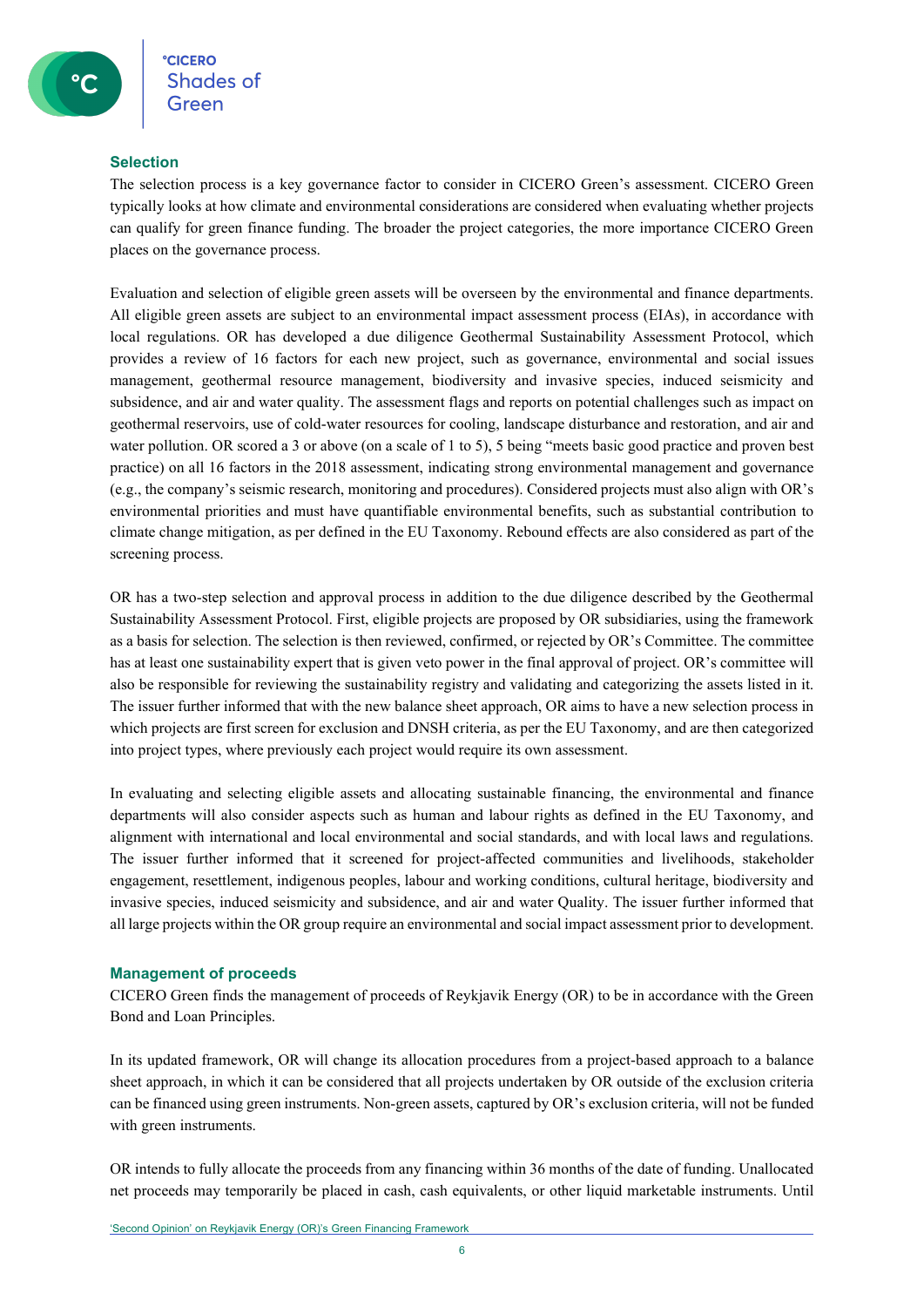eccero<br>Shades of **CICERO** 

disbursement, proceeds can be used for short-term investments in mutual funds, money market deposits, bank notes, covered bonds, and government bonds. Proceeds will not be used to invest directly or indirectly in stocks or investments in fossil-fuel based-technologies. OR confirms that it will disclose the portfolio balance of unallocated proceeds.

#### <span id="page-6-0"></span>**Reporting**

Transparency, reporting, and verification of impacts are key to enable investors to follow the implementation of green finance programs. Procedures for reporting and disclosure of green finance investments are also vital to build confidence that green finance is contributing towards a sustainable and climate-friendly future, both among investors and in society.

OR will provide an annual allocation and impact report to its investors and other stakeholders as a part of its annual report until net proceeds are fully allocated. The allocation of financing to eligible assets will be categorized by project categories, where OR will analyse the balance sheet showing the percentage of eligible assets allocated green financing. The impacts will then be estimated per project category invested in. The report will be publicly available. The reporting will be conducted in line with best market practice and international guidelines and protocols (e.g., the Green Bond/ Loan Principles, the Climate Bonds Standard, and the EU Sustainable Finance Taxonomy), at an aggregated level and on a portfolio basis and will include at least the below information:

#### **Allocation reporting:**

- Summary of financing activities
- Types of financing instruments
- Outstanding amounts
- Balance of unallocated proceeds
- New vs. refinancing ratio
- Project category allocation
- An example list of projects financed

#### **Impacts reporting:**

- **Methodologies**
- Impact indicator results

The Position Paper on Green Bonds Impact Reporting published by the Nordic Public Sector Issuers will be used as a guide, in addition to the above mentioned international guidelines and protocols, to select relevant indicators for each project category, such as hectares of disturbed land restored, area covered by sustainable land and water resources management practices, estimated avoided GHG emissions (tons CO2e) per year (based on the grid factor used, i.e., a mix of the European and Icelandic grid, as Iceland sells guarantee of origin certificates to the European market), number of clean vehicles and/or infrastructure deployed (categorized e.g., electric, plug-in hybrid) per year, energy use (in kWh) per cubic meter water supply, volume of sewage/wastewater treated, and estimated sequestered CO2 emissions and H2S emissions (in tons) per year. Wherever possible, the quantifiable impacts will be provided per invested monetary unit.

OR intends to request an independent external party to provide limited assurance, verification, and/or consulting to prepare and/or assure, verify, or confirm its post-issuance allocation and impact reporting. The report will be made available on the company's website, according to the issuer.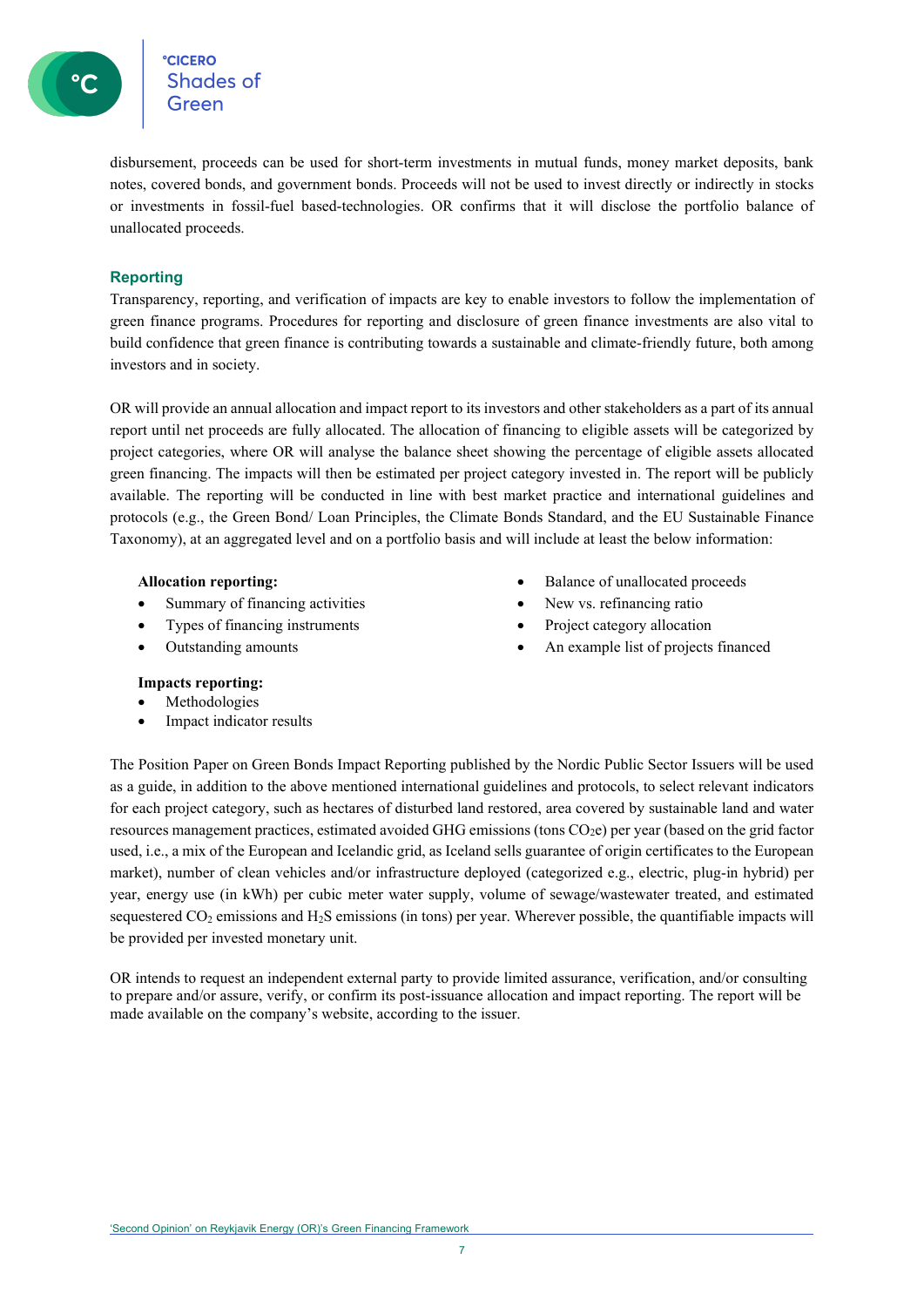

### <span id="page-7-0"></span>**3 Assessment of Reykjavik Energy (OR)'s green financing framework and policies**

The framework and procedures for Reykjavik Energy's green financing investments are assessed and their strengths and weaknesses are discussed in this section. The strengths of an investment framework with respect to environmental impact are areas where it clearly supports low-carbon projects; weaknesses are typically areas that are unclear or too general. Pitfalls are also raised in this section to note areas where Reykjavik Energy should be aware of potential macro-level impacts of investment projects.

#### <span id="page-7-1"></span>**Overall shading**

Based on the project category shadings detailed below, and consideration of environmental ambitions and governance structure reflected in Reykjavik Energy's green financing framework, we rate the framework **CICERO Dark Green.**

#### <span id="page-7-2"></span>**Eligible projects under Reykjavik Energy's green financing framework**

At the basic level, the selection of eligible project categories is the primary mechanism to ensure that projects deliver environmental benefits. Through selection of project categories with clear environmental benefits, green bonds aim to provide investors with certainty that their investments deliver environmental returns as well as financial returns. The Green Bonds Principles (GBP) state that the "overall environmental profile" of a project should be assessed and that the selection process should be "well defined".

| Category                                                   | Eligible project types                                                                                                                                                                                                                                                                                                                                                                                                                         |                                                             | Green Shading and some concerns                                                                                                                                                                                                                                                                                                                                                                                                                                                                                                                                                                                                                                                                                                                                                                                                                                                                                                                                                                                                                                                                                     |  |  |
|------------------------------------------------------------|------------------------------------------------------------------------------------------------------------------------------------------------------------------------------------------------------------------------------------------------------------------------------------------------------------------------------------------------------------------------------------------------------------------------------------------------|-------------------------------------------------------------|---------------------------------------------------------------------------------------------------------------------------------------------------------------------------------------------------------------------------------------------------------------------------------------------------------------------------------------------------------------------------------------------------------------------------------------------------------------------------------------------------------------------------------------------------------------------------------------------------------------------------------------------------------------------------------------------------------------------------------------------------------------------------------------------------------------------------------------------------------------------------------------------------------------------------------------------------------------------------------------------------------------------------------------------------------------------------------------------------------------------|--|--|
| Sustainable Land<br>Use $/$<br>Environmental<br>management | Research and<br>$\bullet$<br>development such as<br>geomonitoring of<br>various activity in the<br>areas surrounding the<br>OR Group operations<br>such as reservoir<br>health, H2S<br>emissions, restoration<br>of disturbed areas and<br>earthquake activity.<br>GPS monitoring of<br>areas affected by<br>operations<br>Restoration and land<br>recovery from<br>disturbed areas<br>Terrestrial and aquatic<br>biodiversity<br>conservation | ✓<br>$\checkmark$<br>✓<br>$\checkmark$<br>✓<br>$\checkmark$ | <b>Dark Green</b><br>This project category is associated with OR.<br>Restoration and land recovery with appropriate species<br>can contribute to the sequestration of greenhouse gases<br>and increased biodiversity.<br>Direct investments in fossil fuel equipment, incineration<br>of peat and deforestation are excluded as part of the<br>exclusion list.<br>The issuer informed that the reservoir health refers to the<br>ability to sustainably utilize the resource considering to<br>the system's ability to replenish itself through natural<br>geothermal processes.<br>For the restauration of disturbed areas, the issuer<br>informed that the vegetative cover is reserved and<br>replanted.<br>OR informed that it is responsible for about 19,000 ha of<br>land, where some 16,000 ha are within protected areas.<br>These include water protection areas, nature reserves,<br>and areas belonging to the Nature Conservation Register,<br>or areas that are under special protection. Areas can be<br>disturbed due to the need to build new pipelines to a<br>borehole or construct drill sites. |  |  |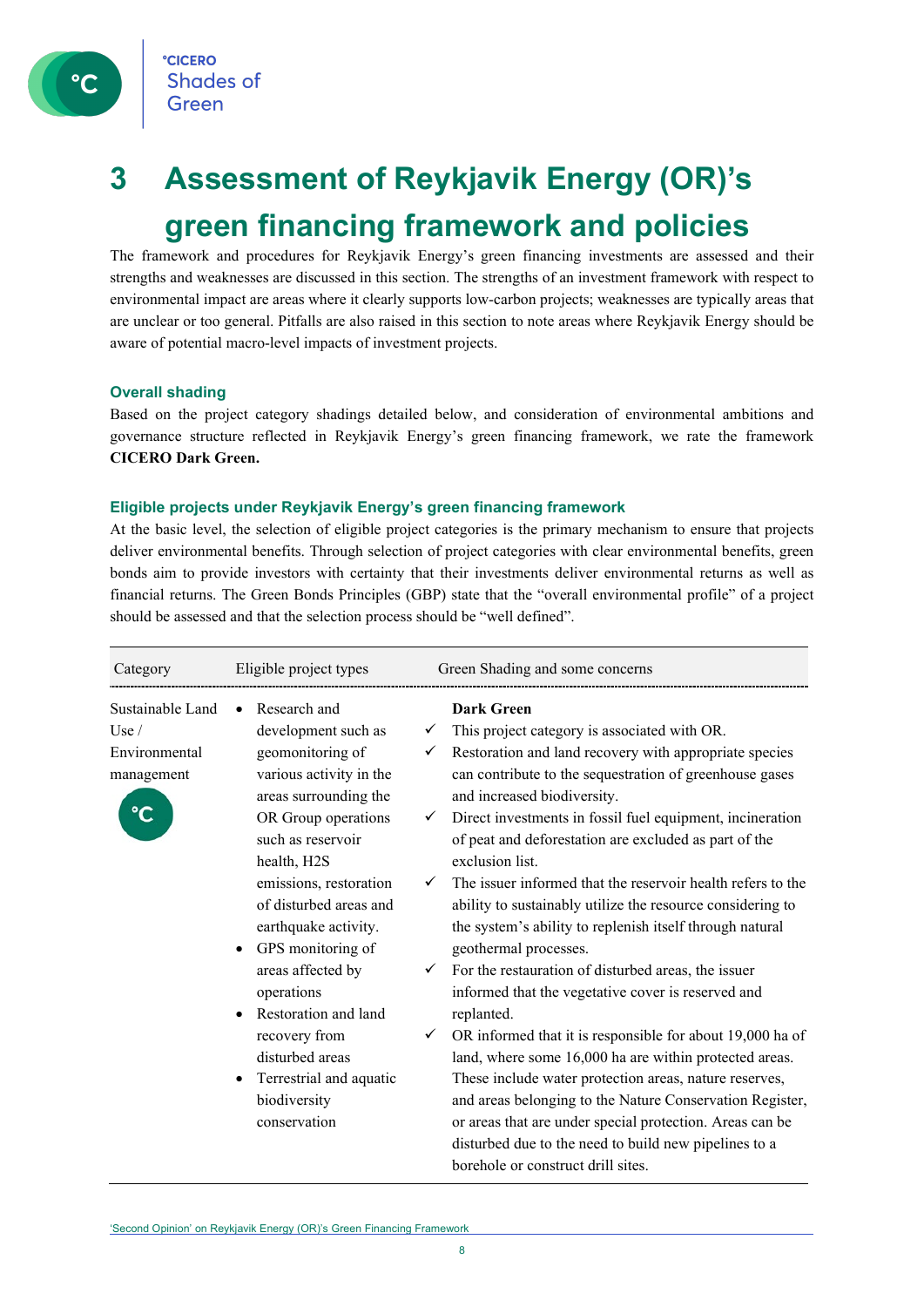

Clean Transportation



OR will invest in: • (a) for vehicles of category M1 and N1, both falling under the scope of Regulation (EC) No 715/2007:

(i) until 31 December 2025, specific emissions of  $CO<sub>2</sub>$ , as defined in Article 3(1), point (h), of Regulation (EU) 2019/631, are lower than  $50gCO<sub>2</sub>/km$ (low- and zeroemission light-duty vehicles);

- (ii) from 1 January 2026, specific emissions of CO2, as defined in Article 3(1), point (h), of Regulation (EU) 2019/631, are zero.
- (b) for vehicles of category L, the tailpipe  $CO<sub>2</sub>$ emissions equal to 0g CO<sub>2</sub>e/km calculated in accordance with the emission test laid down in Regulation (EU) 168/2013.

#### ON will invest in:

• Infrastructure: Installation of charging stations for EV's on national highways, in populated areas, and for homes and businesses across the country.

#### **Light to Medium Green**

- $\checkmark$  Electric modes of transportation are a key factor in the transition to a low carbon economy; however, we should continue monitoring indirect GHG emissions stemming from construction of roads and other transportation infrastructure, production and use of vehicles, and strive to keep increasing their efficiency.
- The issuer does not plan to invest in this category at the moment.
- The criteria set for OR's investments are in line with the EU Taxonomy, which wants that passenger cars and light commercial vehicles have a specific emission of  $CO<sub>2</sub>$  that is lower than  $50gCO<sub>2</sub>/km$  until 2026, and zero emission from 2026 onwards. The eligibility criteria do however not go beyond what is suggested by the Taxonomy.
- Investors should also be aware that, based on these criteria in line with the EU Taxonomy, vehicles with emissions can qualify, such as plug-in hybrid vehicles, which can run on fossil fuels. However, the issuer informed that it would most likely invest in electric vehicles if investments in this category are to be made.
- According to the issuer, the fleet of today is composed of 208 vehicles, 59% of which are diesel, 23% battery electric vehicles (BEV), 10% methane (from captured landfill gas), 5% Plug-in Hybrid Electric vehicles (PHEV), 3% Hydrogen, and 1% hybrid electric vehicles (HEV).
- The issuer mentioned that the only methane used is produced from a landfill capture site in the capital area (Sorpa) only.

| Renewable Energy • All expenses |                         |              | <b>Dark Green</b>                                        |
|---------------------------------|-------------------------|--------------|----------------------------------------------------------|
|                                 | supporting the          | $\checkmark$ | This project category is associated with OR's subsidiary |
|                                 | production and sales    |              | ON.                                                      |
|                                 | of electricity and heat |              | The issuer informed that is has no plans to develop new  |
|                                 | from renewable          |              | plants, but to expand the existing plants.               |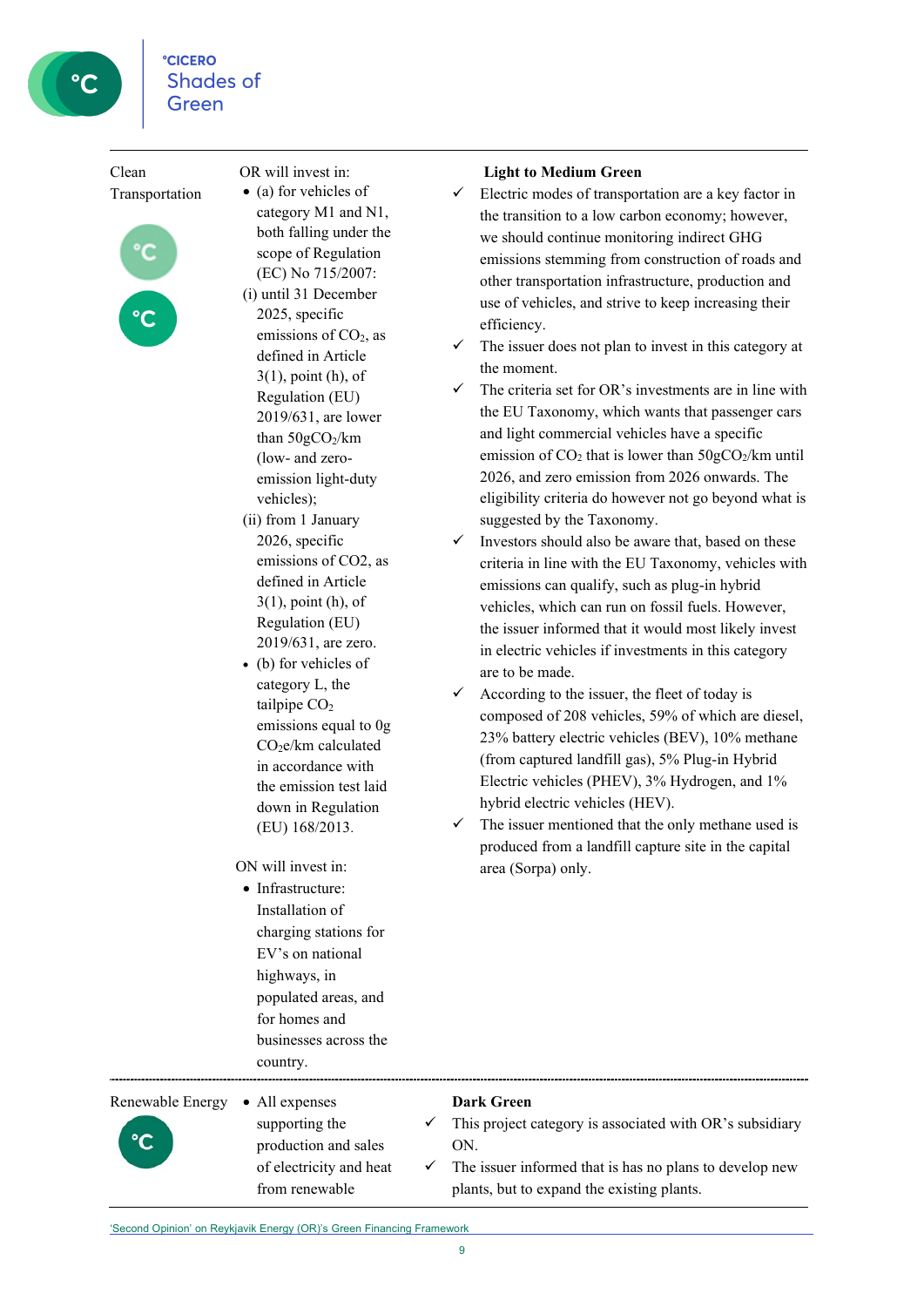

energy sources emitting below 100gCO2e/kWh.

- All expenses supporting the development of industrial symbiosis with renewable electricity and heat production at its center.
- $\checkmark$  The emissions threshold is likely aligned with the EU Taxonomy mitigation criteria for geothermal power activity. However, this criterion is not relevant in the case of the issuer, as the issuer mentioned that biggest geothermal plant, has now between 7 and 8  $gCO<sub>2</sub>/kwh$ due to CCS, and that is aims to be carbon neutral as of 2030.
- This category includes access roads, and their construction, as well as drill sites, according to the issuer.
- Construction materials like cement, and equipment for construction and exploitation are likely to be fossil fuel intensive. The issuer has confirmed that emissions from construction and maintenance are considered thought the publication of peer-reviewed LCAs<sup>[4](#page-9-0)</sup>.
- The company's geothermal assessment protocol considers ecosystem values, habitat, species and specific issues such as threatened species in the geothermal development areas and surrounding, as well as potential impacts arising from pest and invasive species associated with the operating geothermal facility.
- 99% of the energy produced comes from geothermal energy, the remaining 1% comes from a small run-ofthe-river hydropower plant (Andakill), according to the issuer.
- On the "development of industrial symbiosis", examples are that OR and Carbfix have partnered with ClimeWorks, a direct air capture company within the geothermal park, and ON Power is partnered with VAXA, an algae alternative protein producer who is already operating within OR's geothermal park. Additional discussions are ongoing with geothermal hot spring companies, greenhouses, and biogas production companies about potential use cases within the geothermal resource park.

Energy distribution  $\bullet$ infrastructure and management



All expenses supporting the distribution of electricity and hot water from renewable energy sources emitting below  $100gCO<sub>2</sub>e/kWh.$ All expenditures

supporting installation

- **Dark Green**
- This project category is associated with OR's subsidiary Veitur.
- $\checkmark$  According to the issuer, the development of new power grids and the maintenance of existing lines are included.
- 99.9% of the grids are underground to manage the Icelandic exceptional weather conditions.
- $\checkmark$  The energy distribution is for domestic consumption only, according to the issuer.

<span id="page-9-0"></span><sup>4</sup> [Karlsdottir et al. 2015;](https://link.springer.com/article/10.1007/s11367-014-0842-y) [Karlsdottir et al. 2020](https://www.sciencedirect.com/science/article/pii/S0375650518300786)

'Second Opinion' on Reykjavik Energy (OR)'s Green Financing Framework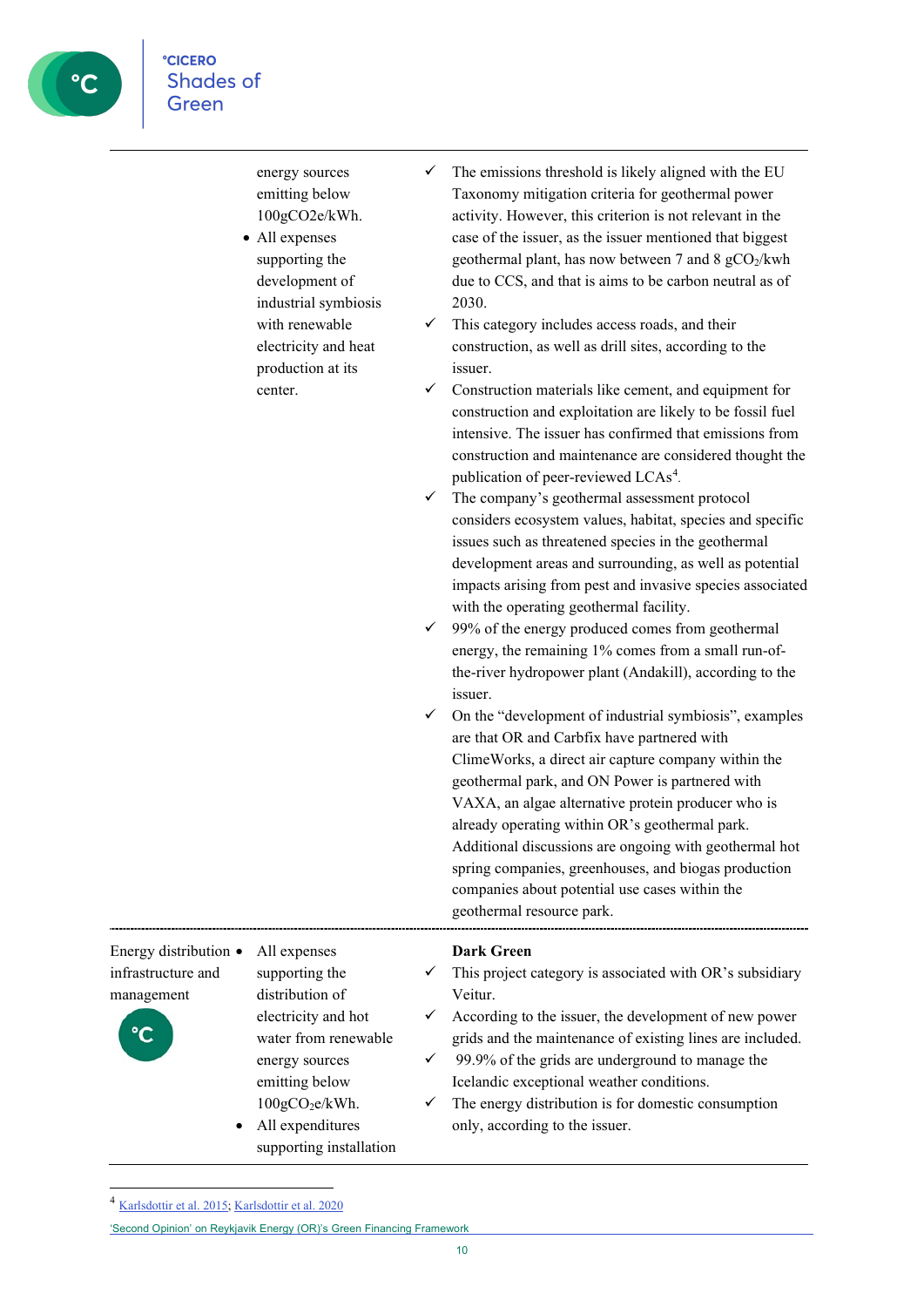

|                                                   | and maintenance of<br>infrastructure to<br>deliver information<br>for smart grid<br>applications.                                                                          |                                  | Issuer has confirmed that no fossil fuel sources are used<br>in the operation of the district heating system; it relies<br>entirely on renewable energy, except for the emissions<br>emitted during construction.                                                                                                                                                                                                                                                                                                                                                                                                                                                                                                                                                                                                                                                                                                                                                                                                                                                                                                                                                                                                                                                                                                                                                                                                                                                                                                                                                                                                                                                                                       |
|---------------------------------------------------|----------------------------------------------------------------------------------------------------------------------------------------------------------------------------|----------------------------------|---------------------------------------------------------------------------------------------------------------------------------------------------------------------------------------------------------------------------------------------------------------------------------------------------------------------------------------------------------------------------------------------------------------------------------------------------------------------------------------------------------------------------------------------------------------------------------------------------------------------------------------------------------------------------------------------------------------------------------------------------------------------------------------------------------------------------------------------------------------------------------------------------------------------------------------------------------------------------------------------------------------------------------------------------------------------------------------------------------------------------------------------------------------------------------------------------------------------------------------------------------------------------------------------------------------------------------------------------------------------------------------------------------------------------------------------------------------------------------------------------------------------------------------------------------------------------------------------------------------------------------------------------------------------------------------------------------|
| Sustainable water<br>and wastewater<br>management | All expenses<br>supporting the<br>development and<br>operation of systems<br>to deliver potable<br>water and to handle<br>wastewater, along<br>with water<br>conservation. | ✓<br>✓<br>✓<br>✓<br>$\checkmark$ | <b>Dark Green</b><br>This project category is associated with OR's subsidiary<br>Veitur.<br>According to the issuer, this project category can include<br>construction of treatment plants, powered by renewable<br>energy. This can also include projects such as Veitur's<br>new partnership with Reykjavik City for the<br>implementation of Sustainable Drainage Systems.<br>Consider emissions from construction materials and<br>equipment<br>Water conservation work for OR includes the<br>monitoring, in areas such as Heiðmörk, of, e.g., the<br>transport of oil, petrol and other hazardous chemicals.<br>The issuer further mentioned that the Heiðmörk area is<br>next to the main highway and is thus subject to risk of<br>debris and spillage from passing vehicles. Therefore, OR<br>monitors Heiðmork to ensure safe drinking water for the<br>Reykjavik population. Accidents and incidents, caused<br>by dangerous behaviour within the protected water areas,<br>are registered, addressed, and appropriate action taken.<br>Furthermore, the issuer mentioned that in order to reduce<br>the risk of accidents from oil- or hazardous chemicals<br>accidents in protected water zones within the area,<br>Veitur utilities has consulted with the Icelandic Road and<br>Coastal Administration (IRCA), the Association of Local<br>Authorities, and local health inspectorates about the<br>closure and improvement of roads, in addition to further<br>groundwater research in the area.<br>Water conservation initiatives do not include<br>construction of stormwater ponds or reservoirs according<br>to the issuer.<br>OR adheres to EU standards for wastewater treatment. |
| Carbon capture and<br>storage                     | All expenses<br>supporting the<br>development,<br>construction,<br>installation and<br>maintenance of<br>projects to<br>capture and<br>mineralize CO <sub>2</sub>          |                                  | <b>Dark Green</b><br>This project category is associated with OR's subsidiary<br>Carbfix.<br>CCS is a critical component of a sustainable low carbon<br>future. OR's investment in and application of this<br>technology advances much needed innovation that can<br>have broad, positive impacts. The CO <sub>2</sub> mineral storage<br>technology developed and proven by Carbfix has broad<br>and international cross-sectoral application potential.                                                                                                                                                                                                                                                                                                                                                                                                                                                                                                                                                                                                                                                                                                                                                                                                                                                                                                                                                                                                                                                                                                                                                                                                                                               |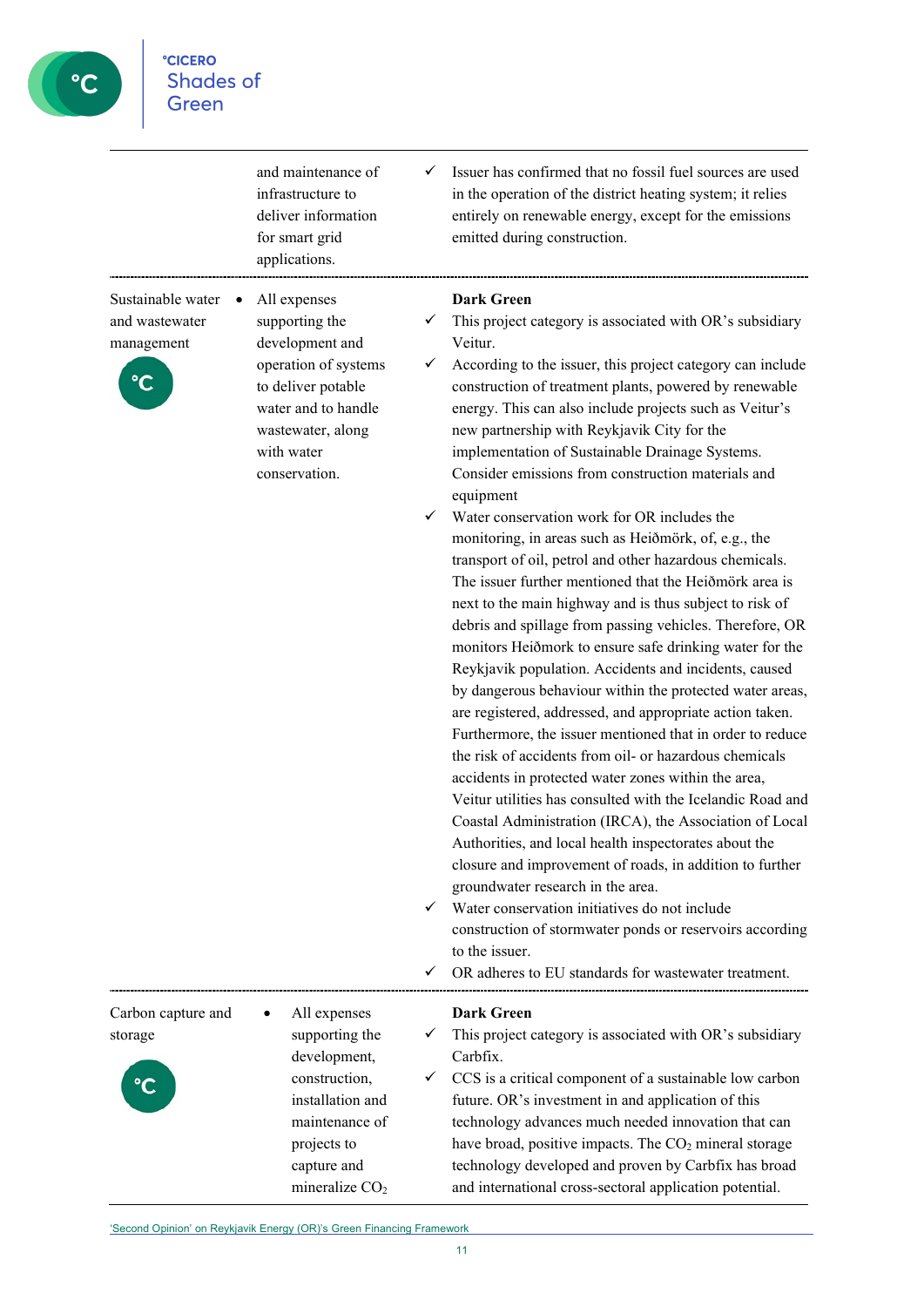| <b>CICERO</b><br><b>Shades of</b><br>Green |                                                                                                                                                                                                                                                                       |                                            |                                                                                                                                                                                                                                                                                                                                                                                                                                                                                                                                                                                                                                                                                                                                                                                                                                                                                                                                                                                                                                                                                                                                                                                                                                                                                                                                           |
|--------------------------------------------|-----------------------------------------------------------------------------------------------------------------------------------------------------------------------------------------------------------------------------------------------------------------------|--------------------------------------------|-------------------------------------------------------------------------------------------------------------------------------------------------------------------------------------------------------------------------------------------------------------------------------------------------------------------------------------------------------------------------------------------------------------------------------------------------------------------------------------------------------------------------------------------------------------------------------------------------------------------------------------------------------------------------------------------------------------------------------------------------------------------------------------------------------------------------------------------------------------------------------------------------------------------------------------------------------------------------------------------------------------------------------------------------------------------------------------------------------------------------------------------------------------------------------------------------------------------------------------------------------------------------------------------------------------------------------------------|
|                                            | emissions in the<br>subsurface.                                                                                                                                                                                                                                       | ✓<br>✓                                     | The development of the CarbFix technologies is<br>expected to be implemented at two geothermal plants<br>within Iceland, as well as in relation to local aluminium<br>and ferrosilicon production. Carbfix is further working<br>on expanding internationally and currently projects are at<br>an early-stage development in Europe, North America<br>and Asia, according to the issuer.<br>According to the issuer, potential related environmental<br>risks associated with this project category are the same<br>environmental impacts as associated with the reinjection<br>of geothermal waters at geothermal power plants, i.e.,<br>seismic risk and groundwater mixing. At Hellisheiði,<br>these risks are accounted for within the operation of the<br>power plant.<br>OR mentioned measuring both CO <sub>2</sub> and H2S capture and<br>monitors how much of the injected emissions are<br>permanently sequestered. To date, approx. 75 thousand<br>tons of CO <sub>2</sub> and 41 thousand tons of H2S have been<br>captured and injected with the Carbfix technology at the<br>Hellisheidi plant according to the issuer.                                                                                                                                                                                                     |
| Information and<br>communication<br>optic  | All expenditures<br>supporting the<br>construction,<br>installation,<br>improvement,<br>operation, repair, and<br>maintenance of fiber<br>telecommunication<br>networks enable<br>energy efficient,<br>digitalised, and<br>electrified solutions<br>for smart cities. | ✓<br>✓<br>✓<br>$\checkmark$<br>✓<br>✓<br>✓ | <b>Medium to Dark Green</b><br>This project category is associated with OR's subsidiary<br>Ljósleiðarinn.<br>Fibre optic cables is the most energy efficient technology<br>for broadband access networks. Fibre's reliance on fewer<br>intermediate devices and amplifiers than other<br>technologies facilitates its energy efficiency <sup>5</sup> .<br>The extent of material climate benefits from<br>digitalisation and expanding networks is still disputed.<br>The IEA predicts that increase in data demand from such<br>technologies as machine learning, blockchain, 5G and<br>virtual reality will likely outstrip efficiency gains of<br>current technologies.<br>OR acknowledges that there are trade-offs on emissions<br>and energy use from increasing demand for data centres,<br>for which OR provides connectivity. The issuer further<br>informed that it will provide connectivity to households<br>and SMEs, which could potentially include crypto<br>currency mining. Be aware of high energy intensity that<br>could be related to crypto currency mining.<br>The electricity grid in Iceland is relying on almost 100%<br>renewable energy, mostly geothermal and<br>hydroelectricity.<br>As exact data on the improvement is difficult to quantify,<br>the extent of digital access provided through number of |

<span id="page-11-0"></span><sup>5</sup> Fibre is the most energy efficient [broadband technology | Shaping Europe's digital future \(europa.eu\)](https://digital-strategy.ec.europa.eu/en/library/fibre-most-energy-efficient-broadband-technology)

<sup>&#</sup>x27;Second Opinion' on Reykjavik Energy (OR)'s Green Financing Framework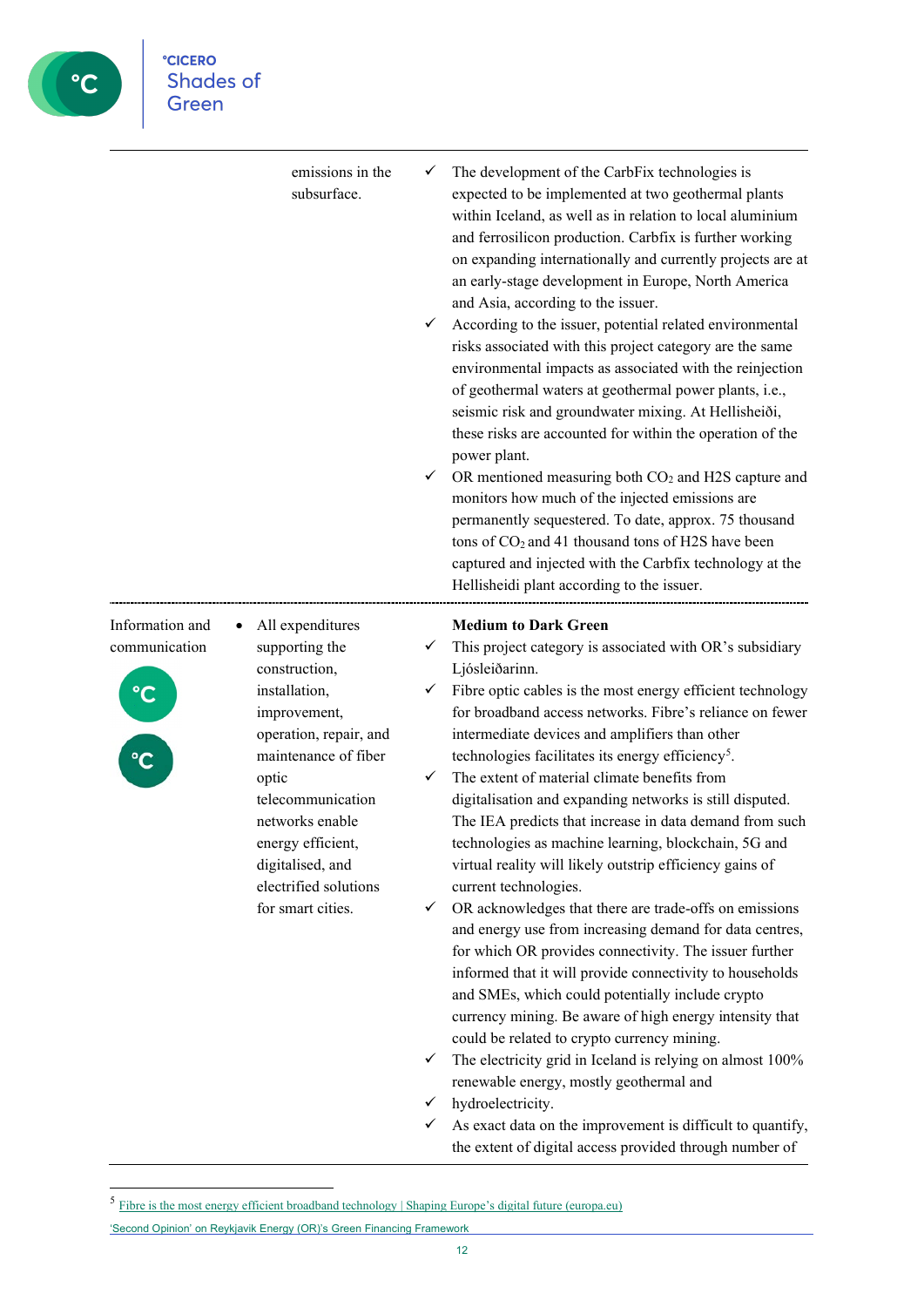

connections of meters of fibre optic infrastructure installed or copper wires replaced can be used as a metric. However, no likely threshold for energy saving is yet given.

- $\checkmark$  Examples of "electrified solutions for smart cities" include the development of Time-of-Use (ToU) tariffs aiming to lower peaks in the system and sustain the existing system assets.
- Investors should be aware of construction emissions related to the installation of cables.

<span id="page-12-0"></span>Table 1. Eligible project categories

#### **Background**

#### *Management of living natural resources and land use*

Only 1 % of land is covered by forests in Iceland, with some 36 % being grassland and 9 % wetland. Given the size of the land use, land use change and forestry (LULUCF) sector in Iceland, the 2020 revision of the Climate Action Plan targets an increase in carbon sequestration in this sector, by restoration of woodlands and wetlands, revegetation and afforestation. The measures in the LULUCF sector in the Climate Action Plan are projected to increase carbon sequestration by some 515 % by 2030 compared to 2005 levels.

#### *Transportation*

Transportation currently accounts for more than 30 % of Iceland's emissions outside the scope of the EU ETS. Transport emissions have increased by 68 % since 1990. The largest increase comes from road transport, which has increased by 83% since 1990, owing to a rising number of cars per capita, population growth, more mileage driven and until 2007 an increase in larger vehicles<sup>[6](#page-12-1)</sup>. A low share of travels is done in public transport, and the tourism industry also makes a significant contribution to transport emissions through car rentals. According to the International Energy Agency (IEA), technology and policy can steer transport towards increased sustainability. Electrification emerges as the major low-carbon pathway for the transportation sector. Iceland is currently among the top five countries in terms of share of electric cars as a proportion of all passenger cars on the road, with 5.5% in December 2020, but far behind Norway with 18.1 %. EV sales have seen a sharp increase in Iceland in recent years, with electric car market share in new car sales rising from 14 % in 2018 to 25 % in 2020.

#### *Renewable Energy*

Iceland ranks first among OECD countries in the per capita consumption of primary energy. The cool climate and sparse population call for high energy use and related transport. While Iceland currently has close to 100 % of its electricity coming from renewable energy, and 90 % of residential heating comes from geothermal sources, the transition to a low carbon future, including the electrification of the transport sector, will require more electricity. All sources of renewable energy are key to a low carbon transition.

#### *Carbon capture and storage*

According to the IEA, Carbon capture and storage (CCS) technologies offer an important opportunity to achieve deep carbon dioxide  $(CO_2)$  emissions reductions in key industrial processes and in the use of fossil fuels in the power sector. CCUS can also enable new clean energy pathways, including low-carbon hydrogen production, while providing a foundation for many carbon dioxide removal (CDR) technologies. In the IEA Clean Technology

<span id="page-12-1"></span><sup>6</sup> National Inventory Report for 2019.

<sup>&#</sup>x27;Second Opinion' on Reykjavik Energy (OR)'s Green Financing Framework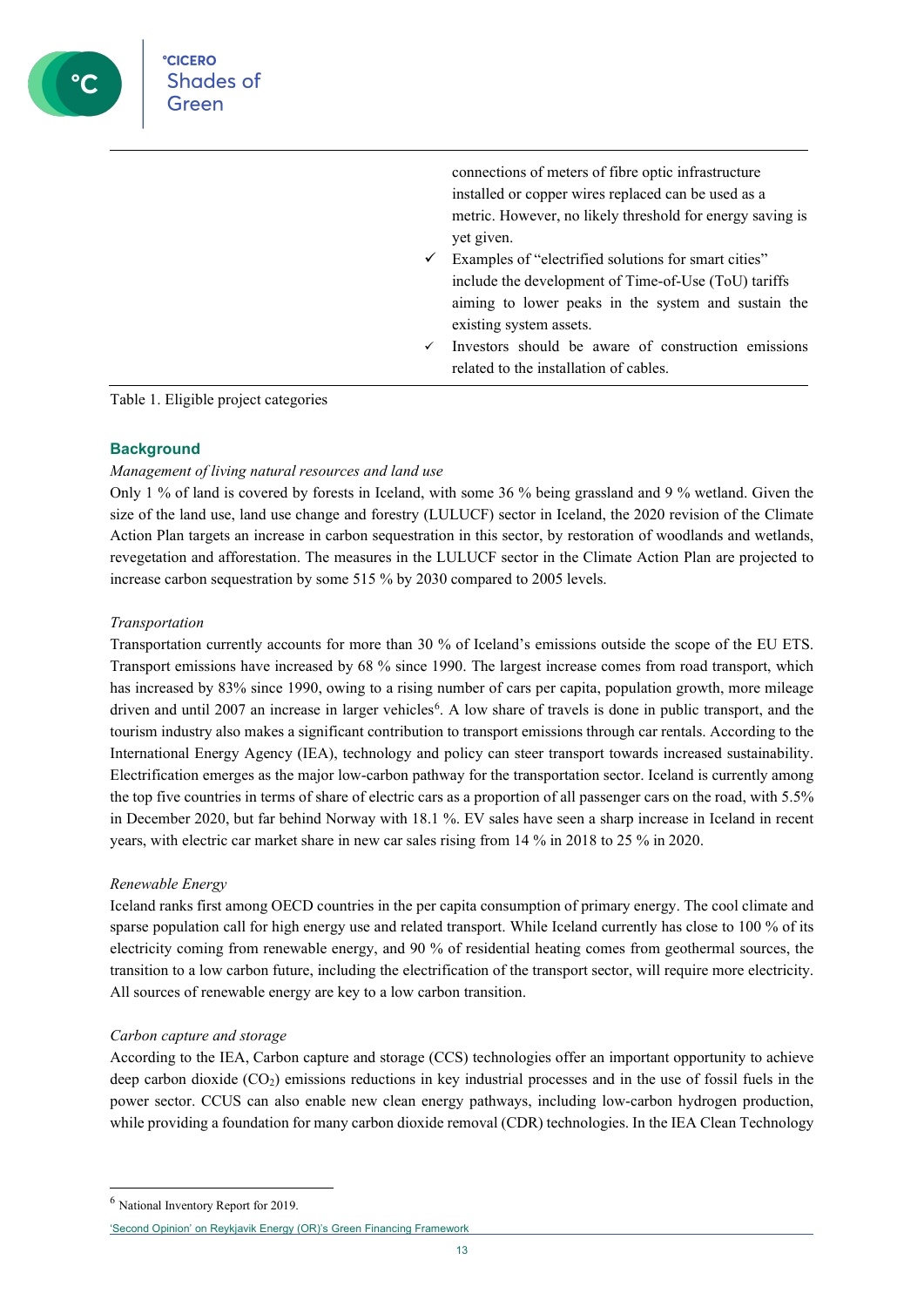Scenario (CTS), a cumulative  $107 \text{ GtCO}_2$  are permanently stored in the period to 2060, requiring a significant scale-up of  $CO<sub>2</sub>$  storage from today's levels<sup>[7](#page-13-1)</sup>.

#### *Information & Telecommunication*

Fibre optic cables have been largely found to reduce environmental impact, compared to conventional alternatives. In addition to acting as an enabling technology for digitalization, which is a key part of the low carbon transition, plastic and glass-based fibre optic cables are direct substitutes for copper wire cables, which contribute to significant emissions from mining. Furthermore, the demand for data and digital services is expected grow exponentially over the coming years, with global internet traffic expected to double by 2022 to 4.2 zettabytes per year (4.2 trillion gigabytes), where the vast majority of internet traffic goes through data centres<sup>[8](#page-13-2)</sup>. While data transmission networks have felt significant (annual 10-30%) improvements in energy efficiency in recent years, the IEA predicts that increase in data demand from such technologies as machine learning, blockchain, 5G and virtual reality will likely outstrip efficiency gains of current technologies. [9](#page-13-3) To reduce the risk of rising energy use and emissions, investments in R&D for efficient next-generation computing and communications technologies are needed, alongside continued efforts to decarbonise the electricity supply. GHG emissions arising from data centres depends heavily on local grid emissions factors, and type of technology used.

#### <span id="page-13-0"></span>**Governance Assessment**

Four aspects are studied when assessing Reykjavik Energy's governance procedures: 1) the policies and goals of relevance to the green bond framework; 2) the selection process used to identify eligible projects under the framework; 3) the management of proceeds; and 4) the reporting on the projects to investors. Based on these aspects, an overall grading is given on governance strength falling into one of three classes: Fair, Good or Excellent. Please note this is not a substitute for a full evaluation of the governance of the issuing institution, and does not cover, e.g., corruption.

OR has set the ambitious target to be carbon neutral by 2030, which is a significant improvement since the previous framework as OR aimed to reduce greenhouse gas emissions by 60% between 2015 and 2030. The issuer has set specific goals to reach its carbon neutrality targets. The issuer report on scope 1,2 and 3, and aims at including the emissions from its suppliers in scope 3 emissions going forward. However, no specific timeline is yet given. OR considers long-term climate resilience by working with the City of Reykjavik to respond to uncertainty in future water temperatures, sea level rise, and wastewater management. The issuer further mentioned that since the previous SPO, OR has developed a climate crisis action and adaption plan for its operations. The issuer is not reporting in line with the TCFD recommendations yet, but aims to report following the TCFD recommendations, through an iterative development process, as of 2021.

OR's approach to project identification, screening and approval is thorough and technically sound. The company has voluntarily adapted existing sustainability assessment protocols to the geothermal sector to screen all potential projects before initial consideration for the green bond portfolio, and includes a sustainability expert with veto power on its selection committee during final screening and approval.

<sup>7</sup> [The Role of CO2 Storage –](https://www.iea.org/reports/the-role-of-co2-storage) Analysis - IEA

<span id="page-13-2"></span><span id="page-13-1"></span><sup>8</sup> [Data Centres and Data Transmission Networks –](https://www.iea.org/reports/data-centres-and-data-transmission-networks) Analysis - IEA

<span id="page-13-3"></span><sup>9</sup> <https://www.iea.org/commentaries/the-carbon-footprint-of-streaming-video-fact-checking-the-headlines>

<sup>&#</sup>x27;Second Opinion' on Reykjavik Energy (OR)'s Green Financing Framework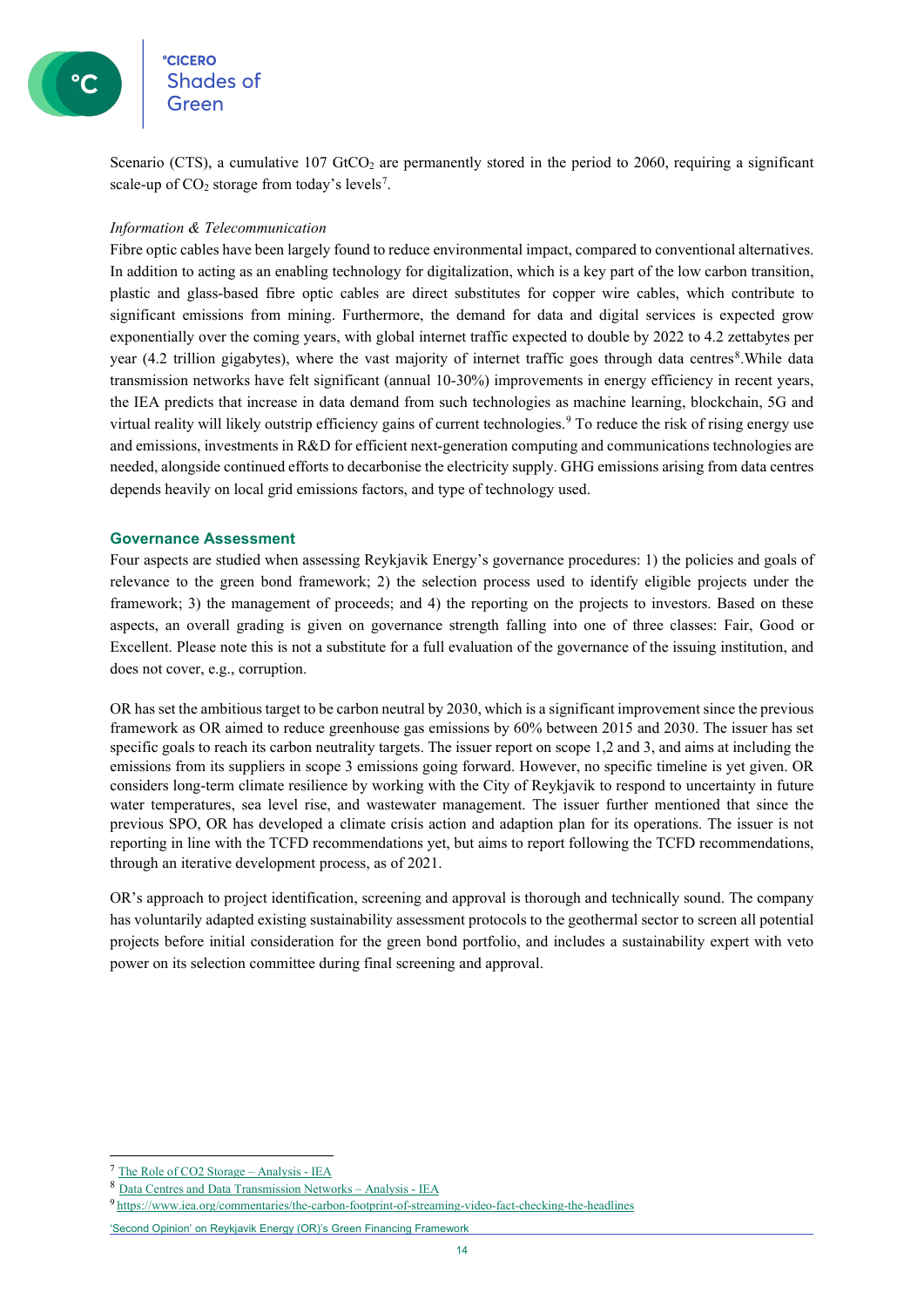Shades of

OR will provide an annual allocation and impact report to its investors and other stakeholders as a part of its annual report until net proceeds are fully allocated, based on a balance sheet approach. All project categories are covered by at least one relevant indicator. The issuer will provide transparency on methodologies and baselines. OR intends

to request an independent external party to provide limited assurance, verification, and/or consulting to prepare and/or assure, verify, or confirm its post-issuance allocation and impact reporting. The report will be made available on the company's website, according to the issuer.



The overall assessment of Reykjavik Energy's governance structure and processes gives it a rating of **Excellent.**

#### <span id="page-14-0"></span>**Strengths**

With regards to the renewable energy project category, CICERO Green notes that OR's geothermal projects are in line with the EU Taxonomy's suggested threshold of 100gCO<sub>2</sub>/kwh. However, geothermal can be a significant source of emissions, with some plants generating higher GHG emissions than fossil fuel equivalents. In order to be considered net environmentally positive, new and existing geothermal projects should have direct emissions of less than  $100gCO<sub>2</sub>/kwh<sup>10</sup>$  $100gCO<sub>2</sub>/kwh<sup>10</sup>$ . OR's projects fall well below this threshold, with average direct emissions of less than 10gCO2/kwh, and with the aim to become net zero emission with CCS. This is a critical underlying strength for the overall, long-term impact potential of OR's geothermal portfolio.

OR invests in research and development of technologies to continue improving its environmental performance – most notably GHG sequestration – and builds its environmental policies and approaches on this research, which is considered particularly progressive. The GHG sequestration research and resulting technology, CarbFix, has been voluntarily applied to operations of OR's largest geothermal plant successfully for ten years. The technology captures CO2 through direct air capture (DAC) and reinjects emitted carbon dioxide from geothermal plant operations into basaltic rock for mineralization. OR's progressive investment in and application of this technology has raised the bar for CCS technology and represents exciting potential for broader application across Iceland and abroad. Approximately 35% of emissions from OR's largest geothermal plant are now recaptured and stored using the CarbFix technology, and OR aims to increase the capacity to 95% of emissions stored from Hellisheiði and Nesjavellir, by 2025 and 2030, respectively.

Transportation currently accounts for more than 30 % of Iceland's emissions outside the scope of the EU ETS Consequently, electric vehicles are an essential component of a low carbon future. OR's investment in zero emissions vehicles and other electrification initiatives may have a positive impact on upstream and downstream value chains. In addition, OR's anticipated investments in smart grid applications may help to increase the overall capacity of Iceland's power systems to handle variable renewables efficiently and to help reduce overall systems costs, which is a clear strength.

OR's sustainable land use project category supports the restoration of disturbed areas around working sites. OR preserves indigenous species from disturbed areas and replaces them in its restoration efforts to minimize both waste and impact.

Fiber-optic cables have been found to reduce environmental impacts, compared to conventional alternatives and is an enabling technology for digitalisation which is a key part of the low carbon transition. It is therefore a strength that OR aims to increase its activity related to telecommunication networks focusing on fiber.

<span id="page-14-1"></span><sup>10</sup> <https://www.climatebonds.net/standard/geothermal>

<sup>&#</sup>x27;Second Opinion' on Reykjavik Energy (OR)'s Green Financing Framework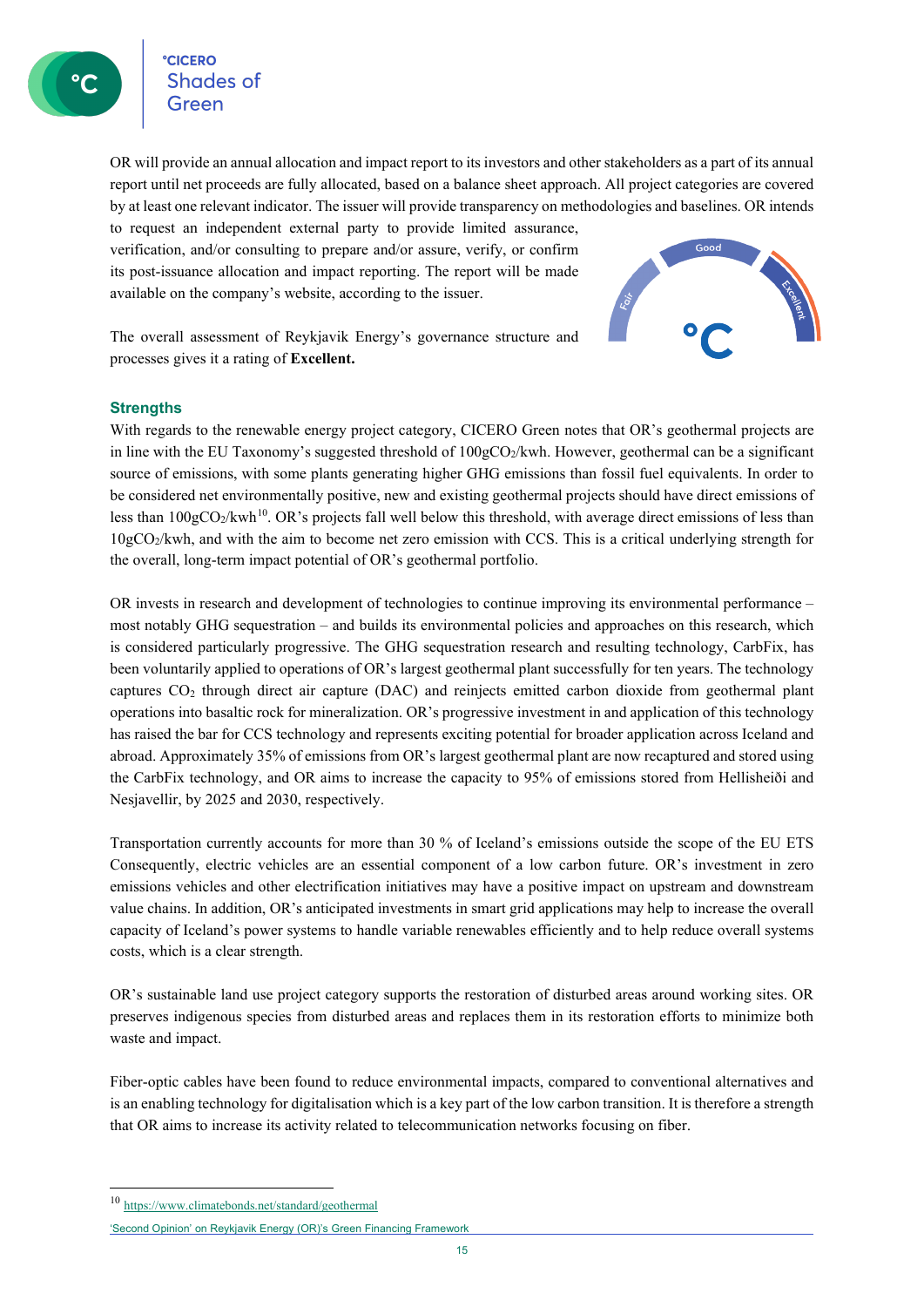#### <span id="page-15-0"></span>**Weaknesses**

<span id="page-15-1"></span>We find no material weaknesses in OR's Framework.

#### **Pitfalls**

Within the renewable energy and sustainable water and wastewater management project category, investments may include construction of facilities and other supporting infrastructure, such as access roads. Construction materials like cement, and equipment for construction and geothermal exploitation are likely to be fossil fuel intensive. OR partially addresses this concern by considering emissions from construction and maintenance and investing in electrification of traditionally fossil fueled equipment, an initiative that is highly commended. CICERO encourages OR to continue its efforts to transition towards a fully electric fleet of vehicles and equipment, and to consider alternatives to emissions intensive construction materials.

The clean transport project category and its eligibility criteria based on the EU Taxonomy could also represent a risk, as fossil fuel vehicles can be eligible, thus representing a risk of lock-in. However, the issuer informed that it does not plan to invest in that category at the moment, and that it would most likely invest in electric vehicles if investments in this category are to be made.

There is no consensus yet on the extent to which fibre-optic networks will contribute to climate benefits. While it is expected to enable digitalisation and decarbonisation in multiple other sectors, including in the transport sector, the IEA reports that increase in demand from developments in energy intensive end uses e.g., in 5G, machine learning, virtual reality, data centres, and crypto currency mining, and will likely outstrip efficiency improvements from current technologies as more energy will be consumed, producing significant rebound effects. This may lead to lock-in effects of less efficient technologies, as the lifetime of the fiber optic networks are likely to be longer than the desired efficiency improvements. OR partly mitigates this by choosing fiber, the most energy efficient technology for broadband access networks as it relies on fewer intermediate devices and amplifiers than other technologies<sup>[11](#page-15-2)</sup>. However, CICERO Green would encourage OR to ensure that these lock-in effects and rebound effects are considered.

OR aims to consider systematically life cycle emissions, by including scope 3 and downstream emissions such as waste and emissions from maintenance and construction activities. The company is however not yet doing GHG reporting on suppliers, but informed that it is working towards requiring suppliers to provide life cycle impacts of their products in line with the Environmental Product Declaration (EPD). No specific timeframe is yet given, but the issuer mentioned that it has started to set EPD requirements in its tenders as of 2021. CICERO Green encourages OR to keep working with the supply chain to include supplier's emissions in scope 3.

On the reporting, the issuer informed that is reported avoided emissions, based on the European and the Iceland grid factor, as the Icelandic grid is selling guarantee of origin certificates to the European market. However, reporting based on a mix European/Icelandic grid factor, and not only the Iceland grid factor, which is very low compared to the European grid, can bring the risk of overshowing the impacts of avoided emissions. This also represents an inconsistency and can lead to confusion for investors. Furthermore, the reporting based on a balance sheet approach can represent a pitfall as using such approach can blur and complexify how the administrative and finance costs are reported.

<span id="page-15-2"></span><sup>&#</sup>x27;Second Opinion' on Reykjavik Energy (OR)'s Green Financing Framework <sup>11</sup> [Fibre is the most energy efficient broadband technology | Shaping Europe's digital future \(europa.eu\)](https://digital-strategy.ec.europa.eu/en/library/fibre-most-energy-efficient-broadband-technology)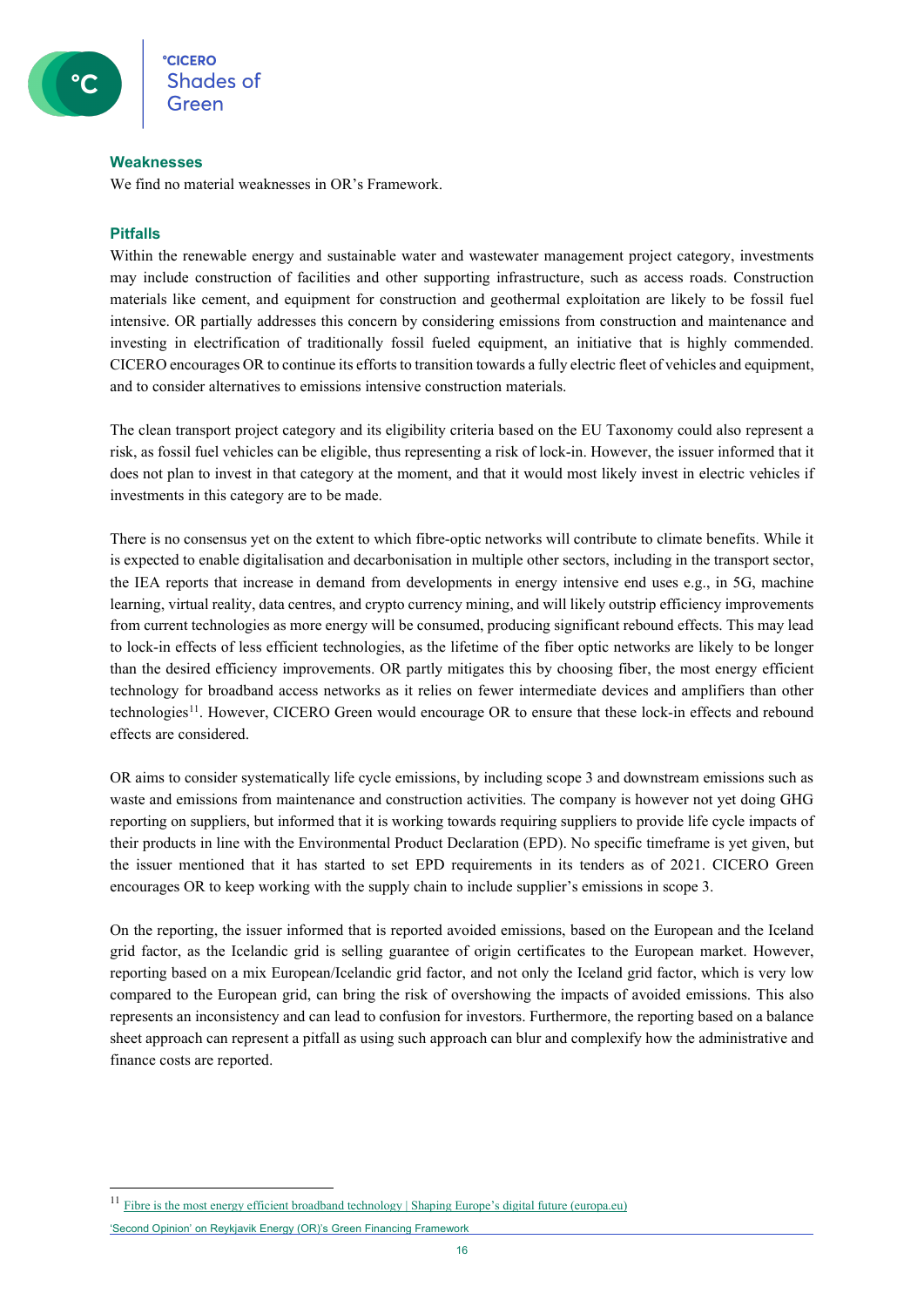

°cicero<br>Shades of<br>Green

# <span id="page-16-0"></span>**Appendix 1:**  Referenced Documents List

| Document<br>Number            | Document Name                     | Description                               |
|-------------------------------|-----------------------------------|-------------------------------------------|
| 1                             | Reykjavik Energy Framework        | Dated September 2021                      |
| $\mathfrak{D}_{\mathfrak{p}}$ | Environmental and resource policy | Environmental and resource policy (or.is) |
| 3                             | OR annual report 2020             | <b>Annual Report 2020</b>                 |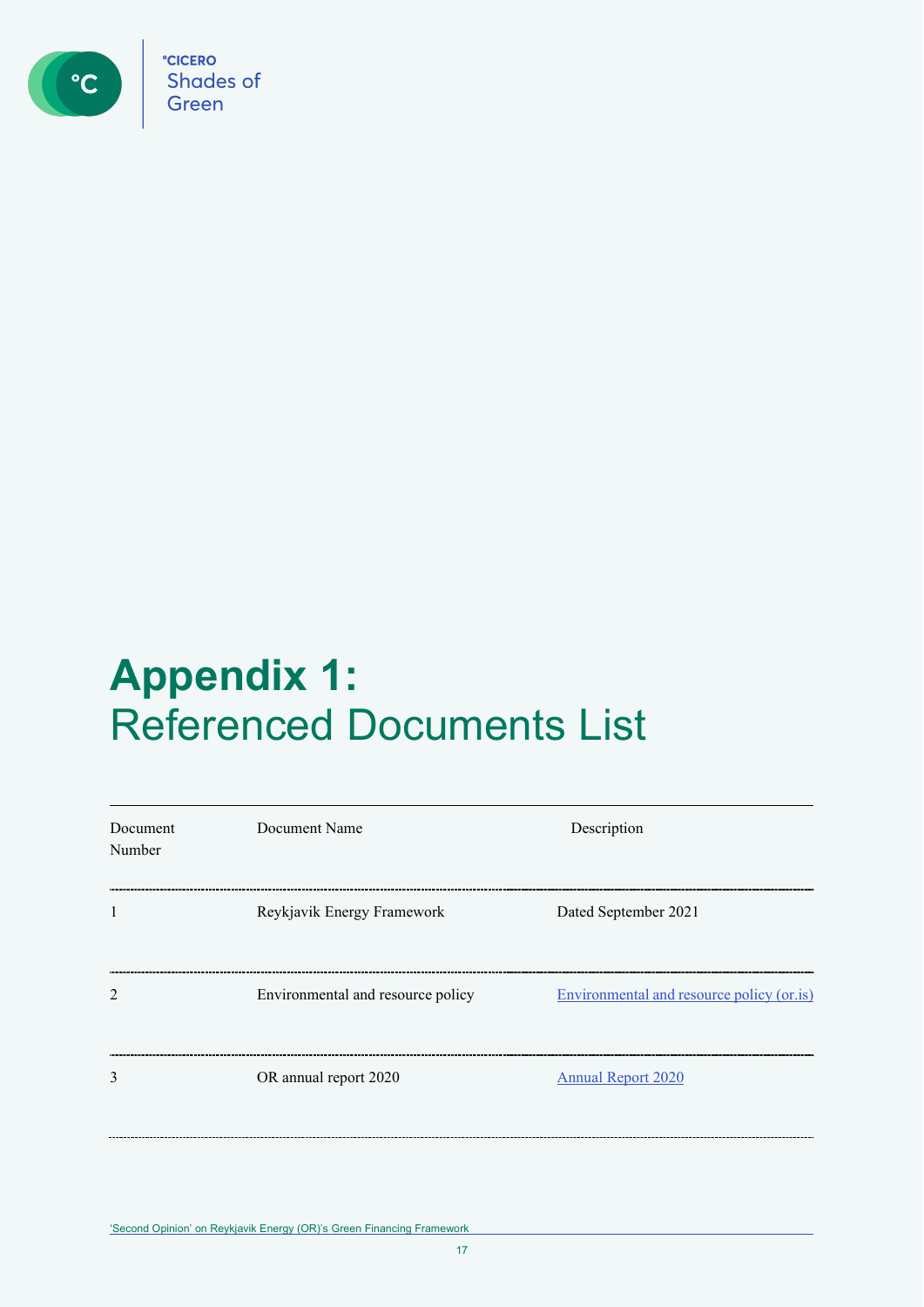